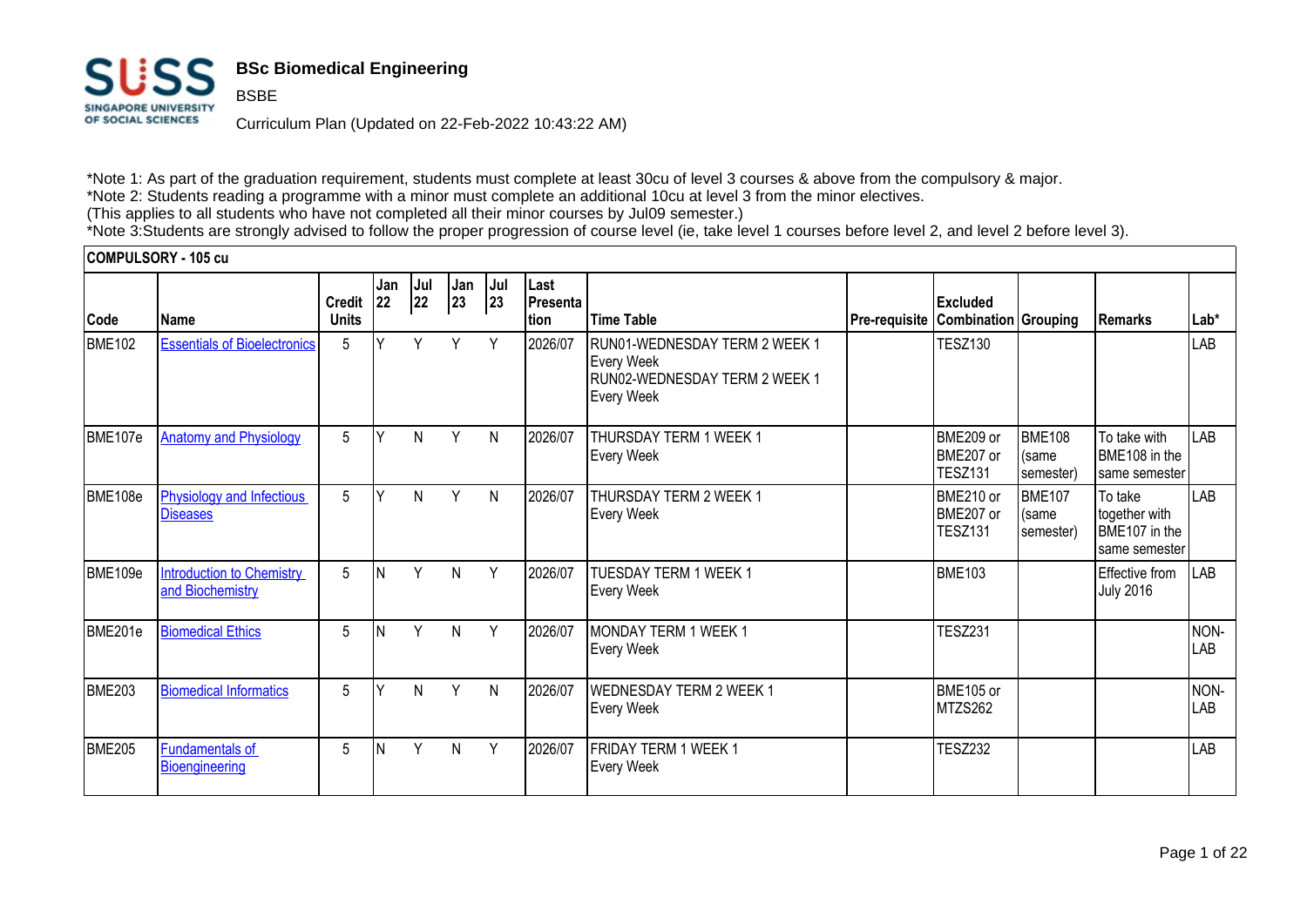| Code          | Name                                                  | <b>Credit</b><br><b>Units</b> | Jan<br>22 | Jul<br>22 | Jan<br>23      | Jul<br>23 | Last<br>Presenta<br>tion | <b>Time Table</b>                                                                                      | Pre-requisite Combination Grouping                                     | <b>Excluded</b>             |                                     | Remarks                                                                                                   | $Lab*$      |
|---------------|-------------------------------------------------------|-------------------------------|-----------|-----------|----------------|-----------|--------------------------|--------------------------------------------------------------------------------------------------------|------------------------------------------------------------------------|-----------------------------|-------------------------------------|-----------------------------------------------------------------------------------------------------------|-------------|
| <b>BME211</b> | <b>Applied Biomechanics</b>                           | 5                             | Y         | N         | Y              | N         | 2026/07                  | RUN01-THURSDAY TERM 1 WEEK 2<br><b>Every Week</b><br>RUN02-THURSDAY TERM 1 WEEK 2<br><b>Every Week</b> | <b>BME205</b>                                                          | BME301 or<br><b>TESZ331</b> |                                     | Course will be<br>offered on<br>Thursday<br>Week 2 Term 1<br>in January<br>semester.                      | <b>LAB</b>  |
| BME213e       | <b>Biomaterials</b>                                   | 5                             | Y         | N.        | Y              | N         | 2026/07                  | MONDAY TERM 1 WEEK 1<br><b>Every Week</b>                                                              |                                                                        | BME303 or<br><b>TESZ332</b> |                                     |                                                                                                           | <b>LAB</b>  |
| BME215e       | <b>Clinical Trials</b>                                | 5                             | ΙN        | Y         | $\mathsf{N}$   | Y         | 2026/07                  | <b>WEDNESDAY TERM 1 WEEK 1</b><br><b>Every Week</b>                                                    |                                                                        | <b>ENG201</b>               |                                     |                                                                                                           | NON-<br>LAB |
| BME217e       | <b>Healthcare Standards and</b><br><b>Regulations</b> | 5                             | ΙN        | Y         | N              | Y         | 2026/07                  | THURSDAY TERM 1 WEEK 1<br><b>Every Week</b>                                                            |                                                                        | <b>ENG203</b>               |                                     |                                                                                                           | NON-<br>LAB |
| BME311        | <b>Biomedical Sensors and</b><br><b>Measurements</b>  | 5                             | İΝ        | Y         | $\mathsf{N}$   | Y         | 2026/07                  | THURSDAY TERM 1 WEEK 2<br><b>Every Week</b>                                                            | BME <sub>102</sub>                                                     | <b>BME307</b>               | <b>BME312</b><br>(same<br>semester) | To take with<br>BME312 in the<br>same semester                                                            | <b>LAB</b>  |
| <b>BME312</b> | <b>Biomedical Instrumentation</b><br>and Systems      | 5                             | <b>N</b>  | Y         | $\overline{N}$ | Y         | 2026/07                  | THURSDAY TERM 2 WEEK 2<br><b>Every Week</b>                                                            | <b>BME102</b>                                                          | <b>BME307</b>               | <b>BME311</b><br>(same<br>semester) | To take with<br>BME311 in the<br>same semester                                                            | <b>LAB</b>  |
| <b>BME313</b> | <b>Biomedical Devices</b>                             | 5                             | Υ         | N         | Y              | ${\sf N}$ | 2026/07                  | FRIDAY TERM 1 WEEK 1<br><b>Every Week</b>                                                              | (BME107,BM<br>E108) or<br>(BME209,BM<br>E210) or<br>BME <sub>207</sub> | <b>BME309</b>               | <b>BME315</b>                       | Knowledge of<br>BME213 is<br>assumed.<br>Encouraged to<br>take with<br>BME315 in the<br>same<br>semester. | <b>LAB</b>  |
| <b>BME315</b> | <b>Rehabilitative and Assistive</b><br>Engineering    | 5                             | Y         | N.        | Y              | N         | 2027/07                  | FRIDAY TERM 2 WEEK 1<br>Every Week                                                                     | (BME107,BM BME309<br>E108) or<br>(BME209,BM<br>E210) or<br>BME207      |                             | <b>BME313</b>                       | Knowledge in<br>BME211 is<br>lassumed.<br>Encouraged to<br>take with<br>BME313 in the<br>same semester    | LAB         |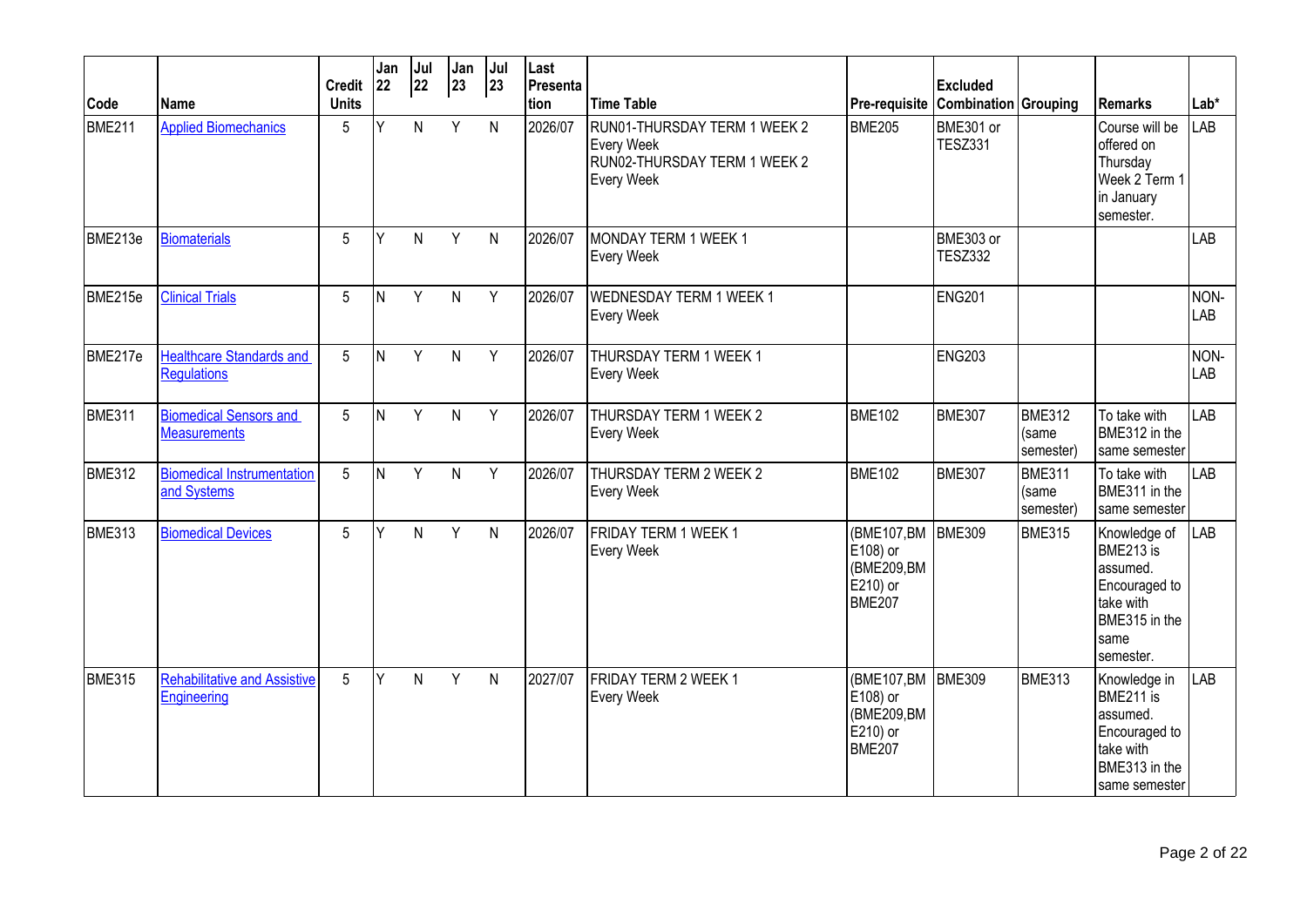| Code               | lName                                                                          | <b>Credit</b><br><b>Units</b> | Jan<br>22 | Jul<br>22 | Jan<br>23 | Jul<br>23 | Last<br>Presenta<br>tion | Time Table                                                                                              | Pre-requisite Combination Grouping              | <b>Excluded</b>                    | <b>Remarks</b>                                           | Lab*               |
|--------------------|--------------------------------------------------------------------------------|-------------------------------|-----------|-----------|-----------|-----------|--------------------------|---------------------------------------------------------------------------------------------------------|-------------------------------------------------|------------------------------------|----------------------------------------------------------|--------------------|
| <b>BME499</b>      | <b>Capstone Biomedical</b><br><b>Engineering Project</b>                       | 10                            | ν         | Y         | Y         | Y         | 2025/07                  | <b>SATURDAY</b><br><b>Every Week</b>                                                                    | Must<br>complete 120<br>cu (excluding<br>UCORE) |                                    | Compulsory for LAB<br>Hons. Runs<br>over 2<br>semesters. |                    |
| MTH <sub>220</sub> | <b>Statistical Methods and</b><br>Inference                                    | 5                             | Υ         | Y.        | Y         | Y         | 2025/07                  | RUN01-THURSDAY TERM 2 WEEK 1<br><b>Every Week</b><br>RUN02-THURSDAY TERM 2 WEEK 1<br><b>Every Week</b>  | MTH219 for<br><b>BSMA</b> and<br>BSHMA          | <b>MTH103</b>                      |                                                          | NON-<br>LAB        |
| SST101e            | <b>Principles of Project</b><br>Management                                     | 5                             | ν         | Y         | Y         | Y         | 2025/07                  | VRUN01-TUESDAY TERM 2 WEEK 1<br><b>Every Week</b><br>VRUN02-THURSDAY TERM 2 WEEK 1<br><b>Every Week</b> |                                                 | BME101e                            | Effective from<br>January 2016<br>(All intakes)          | NON-<br><b>LAB</b> |
| SST102e            | <b>Human Factors and</b><br><b>Systems Design</b>                              | 5                             | v         | Y         | Y         | Y         | 2026/07                  | RUN01-THURSDAY TERM 1 WEEK 1<br><b>Every Week</b><br>RUN02-THURSDAY TERM 1 WEEK 1<br><b>Every Week</b>  |                                                 | <b>HFS101,</b><br><b>BME104</b>    | Effective from<br>January 2016<br>(All intakes)          | NON-<br>LAB        |
| SST201e            | <b>Sustainable Society</b><br><b>Through Innovative</b><br><b>Technology</b>   | 5                             | ν         | Y         | Y         | Y         | 2025/07                  | MONDAY TERM 2 WEEK 1<br><b>Every Week</b>                                                               |                                                 | <b>BME206</b>                      | Effective from<br><b>July 2016 (All</b><br>intakes)      | NON-<br>LAB        |
| ELECTIVE - 40 cu   | Students to complete 40 cu of elective, with at least 10 cu of Level 3 courses |                               |           |           |           |           |                          |                                                                                                         |                                                 |                                    |                                                          |                    |
|                    |                                                                                | Credit 22                     | Jan       | Jul<br>22 | Jan<br>23 | Jul<br>23 | Last<br>Presenta         |                                                                                                         |                                                 | Excluded                           |                                                          |                    |
| Code               | <b>Name</b>                                                                    | <b>Units</b>                  |           |           |           |           | tion                     | <b>Time Table</b>                                                                                       |                                                 | Pre-requisite Combination Grouping | <b>Remarks</b>                                           | Lab*               |
| <b>BME219</b>      | <b>Healthcare Administration</b>                                               | 5                             | N         | Y         | N         | Y         | 2026/07                  | THURSDAY TERM 2 WEEK 1<br><b>Every Week</b>                                                             |                                                 | <b>MTH215</b>                      |                                                          | NON-<br>LAB        |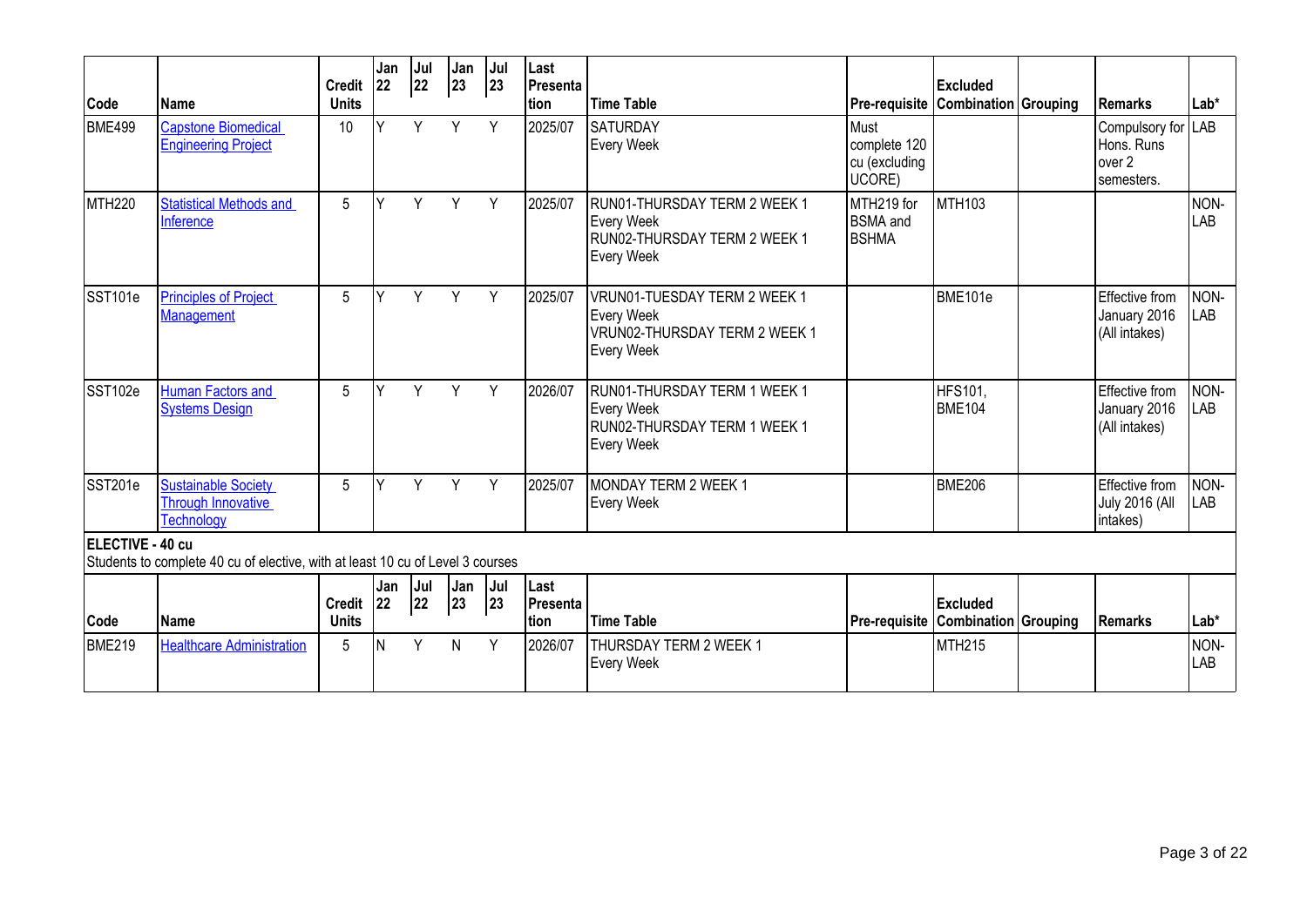| Code          | Name                                                       | <b>Credit</b><br><b>Units</b> | Jan<br> 22 | Jul<br>22 | Jan<br>$ 23\rangle$ | Jul<br>23 | Last<br>Presenta<br>tion | <b>Time Table</b>                                                                                      | Pre-requisite Combination Grouping                                                       | <b>Excluded</b> |                                     | Remarks                                                                                                                                                                                 | Lab*               |
|---------------|------------------------------------------------------------|-------------------------------|------------|-----------|---------------------|-----------|--------------------------|--------------------------------------------------------------------------------------------------------|------------------------------------------------------------------------------------------|-----------------|-------------------------------------|-----------------------------------------------------------------------------------------------------------------------------------------------------------------------------------------|--------------------|
| <b>BME261</b> | <b>Experimental Biomedical</b><br><b>Laboratory Skills</b> | 5                             | IN.        | N.        | $\mathsf{N}$        | Y         | 2027/07                  | RUN01-SATURDAY<br><b>Every Week</b><br>RUN02-SATURDAY<br>Every Week                                    |                                                                                          |                 |                                     | BME261 is<br>conducted in<br>A*STAR<br>Bioinformatics<br>Institute at<br>Biopolis. Lab<br>classes are on<br>Saturday (12 -<br>6pm).<br>Attendance is<br>required for<br>each lab class. | <b>LAB</b>         |
| <b>BME302</b> | <b>Advanced Biomechanics</b><br>and Modelling              | 5                             | Υ          | N         | Y                   | N         | 2026/07                  | RUN01-THURSDAY TERM 2 WEEK 2<br><b>Every Week</b><br>RUN02-THURSDAY TERM 2 WEEK 2<br><b>Every Week</b> | <b>BME205</b>                                                                            | <b>TESZ331</b>  |                                     | Knowledge of<br>BME211 is<br>assumed.<br>Course will be<br>offered on<br>Thursday<br>Week 2 Term 2<br>in January<br>semester                                                            | <b>LAB</b>         |
| BME304e       | <b>Advanced Biomaterials</b>                               | 5                             | Y          | N.        | Y                   | N         | 2026/07                  | RUN01-MONDAY TERM 2 WEEK 1<br><b>Every Week</b><br>RUN02-MONDAY TERM 2 WEEK 1<br>Every Week            | <b>BME205</b>                                                                            | <b>TESZ332</b>  |                                     | Knowledge of<br>BME213 is<br>assumed                                                                                                                                                    | LAB                |
| BME317        | <b>Biomedical Devices</b><br>Innovation                    | 5                             | Y          | N         | Y                   | N         | 2027/07                  |                                                                                                        | <b>Nil</b>                                                                               | Nil             | Nil                                 |                                                                                                                                                                                         | NON-<br>LAB        |
| BME352e       | Cardiovascular<br>Bioengineering                           | 5                             | Y          | N         | Y                   | N         | 2026/07                  | RUN01-TUESDAY TERM 2 WEEK 2<br><b>Every Week</b><br>RUN02-TUESDAY TERM 2 WEEK 2<br><b>Every Week</b>   | <b>BME205 &amp;</b><br>(BME107,BM<br>E108) or<br>(BME209,<br>BME210) or<br><b>BME207</b> |                 |                                     | Recommended LAB<br>to take with<br>BME357 in the<br>same semester                                                                                                                       |                    |
| <b>BME355</b> | <b>Genomic Sequence</b><br><b>Analysis</b>                 | 5                             | İΝ         | Y         | $\overline{N}$      | Y         | 2026/07                  | THURSDAY TERM 1 WEEK 2<br><b>Every Week</b>                                                            | <b>BME109</b>                                                                            |                 | <b>BME356</b><br>(same<br>semester) | To take with<br>BME356 in the<br>same semester                                                                                                                                          | NON-<br><b>LAB</b> |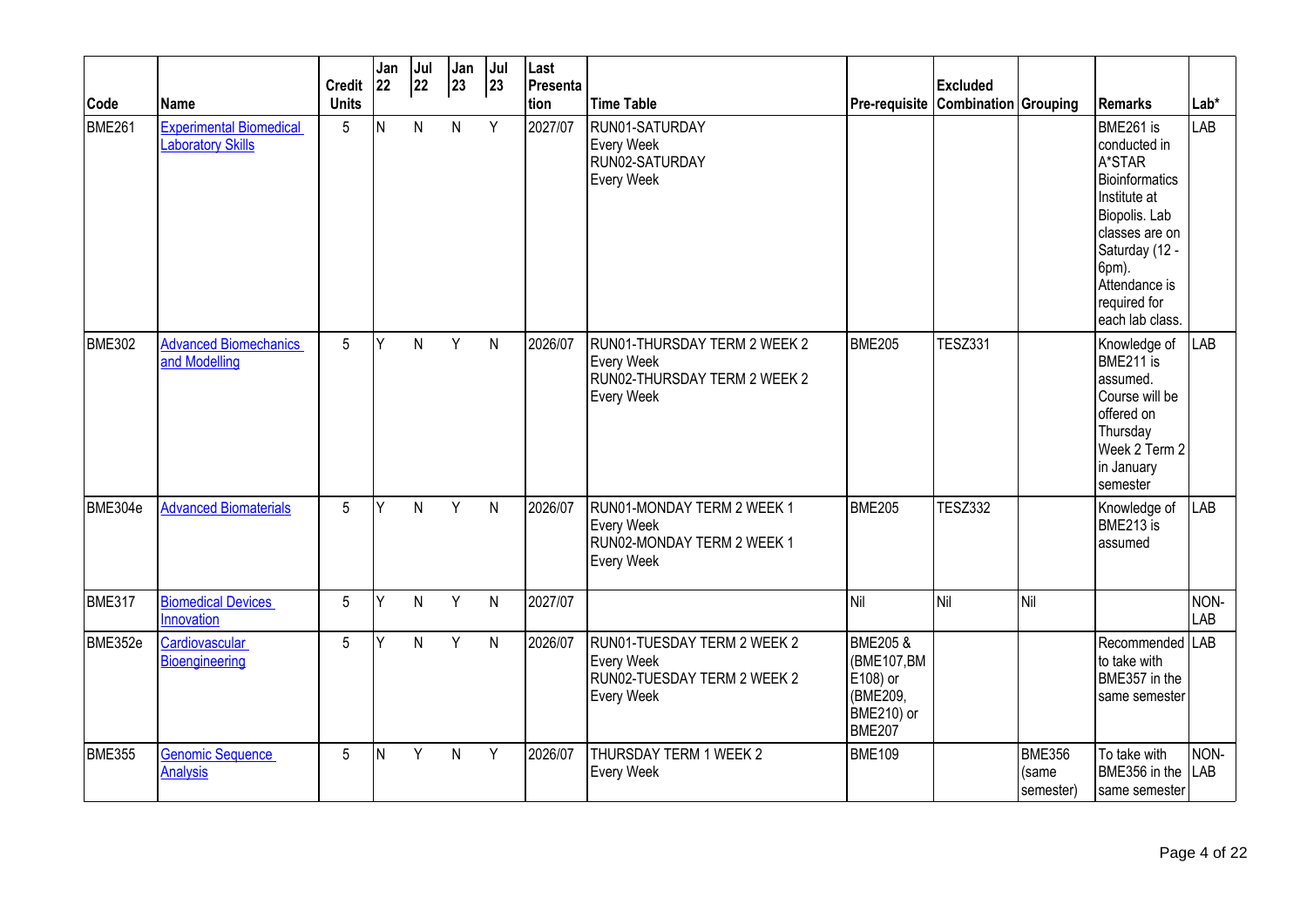| Code          | <b>Name</b>                                                                 | Credit 22<br><b>Units</b> | Jan | Jul<br>22 | Jan<br>23    | Jul<br>23 | Last<br>Presenta<br>tion | <b>Time Table</b>                                                                                    |                                                                   | <b>Excluded</b><br>Pre-requisite Combination Grouping |                                     | <b>Remarks</b>                                                                                                                                         | $Lab*$             |
|---------------|-----------------------------------------------------------------------------|---------------------------|-----|-----------|--------------|-----------|--------------------------|------------------------------------------------------------------------------------------------------|-------------------------------------------------------------------|-------------------------------------------------------|-------------------------------------|--------------------------------------------------------------------------------------------------------------------------------------------------------|--------------------|
| <b>BME356</b> | <b>Functional Genomics</b>                                                  | 5                         | N   | Y         | N.           | Y         | 2026/07                  | THURSDAY TERM 2 WEEK 2<br><b>Every Week</b>                                                          | <b>BME109</b>                                                     |                                                       | <b>BME355</b><br>(same<br>semester) | To take with<br>BME355 in the<br>same semester                                                                                                         | NON-<br><b>LAB</b> |
| BME357        | <b>Advanced Biomedical</b><br>Instrumentation                               | 5                         | γ   | N.        | Y            | N         | 2026/07                  | RUN01-TUESDAY TERM 1 WEEK 2<br><b>Every Week</b><br>RUN02-TUESDAY TERM 1 WEEK 2<br><b>Every Week</b> | (BME311,<br>BME312)or<br><b>BME307</b>                            |                                                       |                                     | Recommended LAB<br>to take with<br>BME352 in the<br>same semester                                                                                      |                    |
| <b>BME358</b> | <b>Medical Imaging</b>                                                      | 5                         | N   | Y         | N            | Y         | 2024/07                  | <b>WEDNESDAY TERM 1 WEEK 1</b><br><b>Every Week</b>                                                  | (BME107,BM<br>E108) or<br>(BME209,BM<br>E210) or<br><b>BME207</b> |                                                       | <b>BME359</b><br>(same<br>semester) | To take with<br>BME359 in the<br>same semester                                                                                                         | LAB                |
| <b>BME359</b> | <b>Visualization and Image</b><br>Analysis                                  | $5\overline{)}$           | N   | Y         | N.           | Y         | 2026/07                  | <b>WEDNESDAY TERM 2 WEEK 1</b><br><b>Every Week</b>                                                  | (BME107,BM<br>E108) or<br>(BME209,BM<br>E210) or<br>BME207        |                                                       | <b>BME358</b><br>(same<br>semester) | To take with<br>BME358 in the<br>same semester                                                                                                         | LAB                |
| <b>BME361</b> | <b>Advanced Experimental</b><br><b>Biomedical Laboratory</b><br>Proficiency | 5                         | lΥ  | N.        | Y            | N         | 2026/07                  |                                                                                                      | <b>BME261</b>                                                     |                                                       |                                     | BME361 is<br>conducted in<br>A*STAR<br>Bioinformatics<br>Institute at<br>Biopolis. The<br>classes are<br>held on<br>Saturday (12 -<br>$(6 \text{ pm})$ | LAB                |
| BME363e       | <b>Applications of Artificial</b><br>Intelligence in Healthcare             | 5                         | IN. | Y         | $\mathsf{N}$ | Y         | 2026/07                  | <b>TUESDAY TERM 2 WEEK 1</b><br><b>Every Week</b>                                                    | Nil                                                               | Nil                                                   | Nil                                 | Fully online<br>course with 2<br>hrs virtual<br>office hours<br>weekly                                                                                 | NON-<br><b>LAB</b> |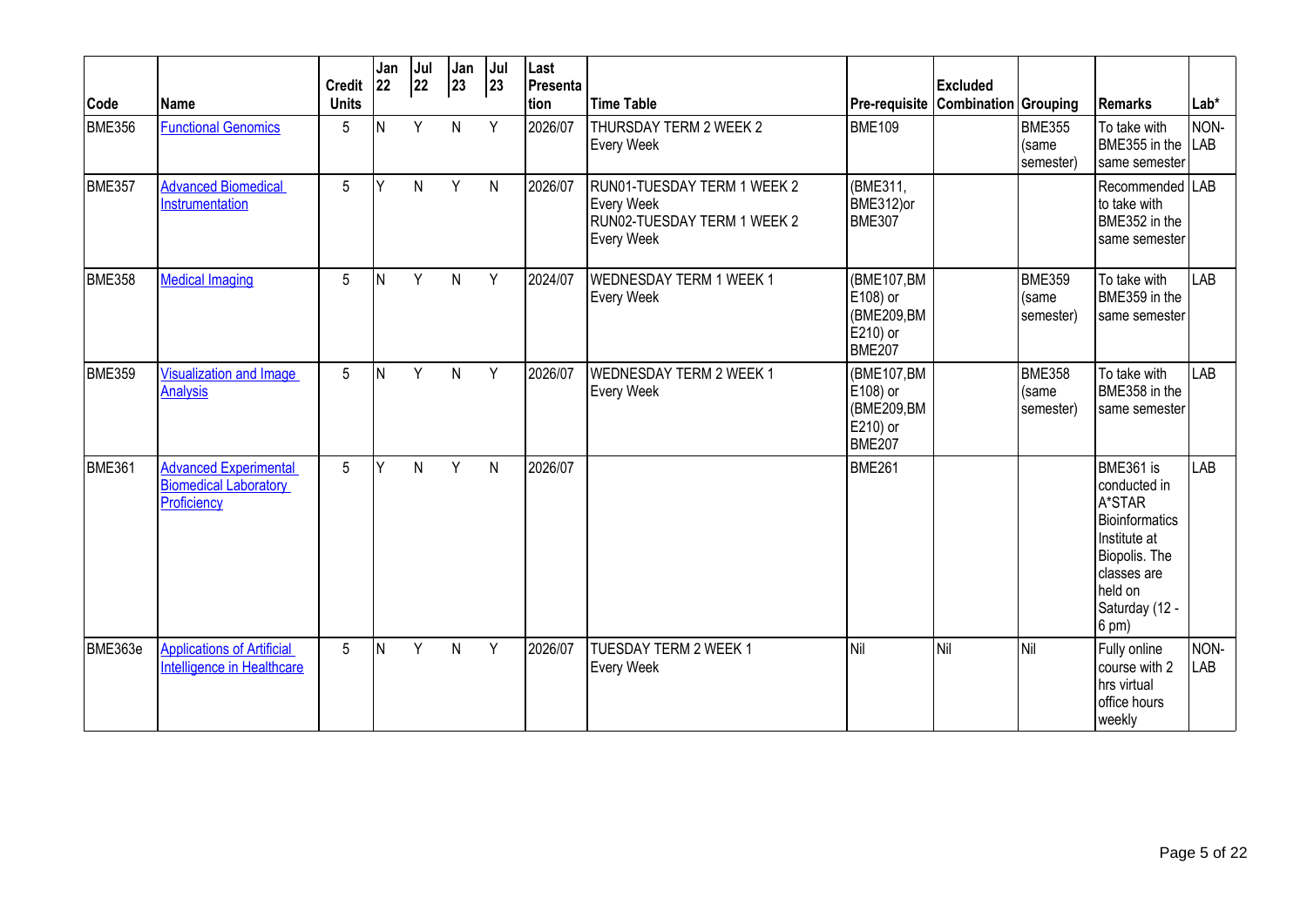| Code          | l Name                                                          | <b>Credit</b><br><b>Units</b> | Jan<br><b>22</b> | Jul<br>22 | Jan<br>23 | Jul<br>23    | Last<br>Presenta<br>tion  | <b>Time Table</b>                                                                                  | <b>Pre-requisite Combination Grouping</b>              | <b>Excluded</b>          |               | <b>Remarks</b>                                                                            | $Lab*$             |
|---------------|-----------------------------------------------------------------|-------------------------------|------------------|-----------|-----------|--------------|---------------------------|----------------------------------------------------------------------------------------------------|--------------------------------------------------------|--------------------------|---------------|-------------------------------------------------------------------------------------------|--------------------|
| MTD315        | <b>Computer Interactive</b><br>Graphics                         | 5                             |                  | N         | Y         | $\mathsf{N}$ |                           | RUN01-MONDAY TERM 1 WEEK 1<br><b>Every Week</b><br>RUN02-MONDAY TERM 1 WEEK 1<br><b>Every Week</b> |                                                        | <b>MTD357</b>            |               | Limited to 30<br>Istudents.<br>Priority will be<br>given to Digital<br>Media<br>students. | NON-<br>LAB        |
| <b>MTD369</b> | <b>Virtual Reality and</b><br><b>Augmented Reality</b>          | 5                             | Υ                | N         | Υ         | $\mathsf{N}$ | 2023/07                   | RUN01-MONDAY TERM 2 WEEK 1<br><b>Every Week</b><br>RUN02-MONDAY TERM 2 WEEK 1<br><b>Every Week</b> |                                                        | MTD317                   |               | Replace<br>MTD317 from<br><b>July 2019</b>                                                | LAB                |
| MTH320        | <b>Mathematical Methods II</b>                                  | 5                             | N                | Y         | N         | Y            | 2026/07                   | RUN01-FRIDAY TERM 2 WEEK 2<br><b>Every Week</b><br>RUN02-FRIDAY TERM 2 WEEK 2<br><b>Every Week</b> | MTH206 or<br>MTH318; and<br>MTH215 or<br><b>MTH319</b> | <b>MTH217</b>            | <b>MTH319</b> |                                                                                           | NON-<br>LAB        |
| OEL302        | <b>Overseas Experiential</b><br>Learning<br>(Shanghai/Hangzhou) | 5                             | ΙN               | N         | Y         | Y            | 2027/07                   | <b>SATURDAY</b>                                                                                    | <b>NIL</b>                                             | OEL301,<br><b>OEL304</b> |               | Type of OEL:<br>Model<br>Practices                                                        | NON-<br><b>LAB</b> |
|               | ~ GENERAL ELECTIVE ~ - 15 cu                                    |                               |                  |           |           |              |                           |                                                                                                    |                                                        |                          |               |                                                                                           |                    |
| Code          | <b>IName</b>                                                    | <b>Credit</b><br><b>Units</b> | Jan<br>22        | Jul<br>22 | Jan<br>23 | Jul<br>23    | Last<br>Presenta<br>Ition | <b>Time Table</b>                                                                                  | Pre-requisite   Combination   Grouping                 | <b>Excluded</b>          |               | <b>Remarks</b>                                                                            | $Lab*$             |
| <b>GSP100</b> | <b>General Electives</b>                                        | $\blacksquare$                |                  |           | ٧         | Υ            | 2026/07                   |                                                                                                    |                                                        |                          |               |                                                                                           | LAB                |

\* Students will be required to attend classes on day of presentation as well as on weekends or all classes may be on weekends.

**University Core - SUSS Core Table (2019/01 Intakes onwards)** 

**SUSS Core Compulsory - 10cu**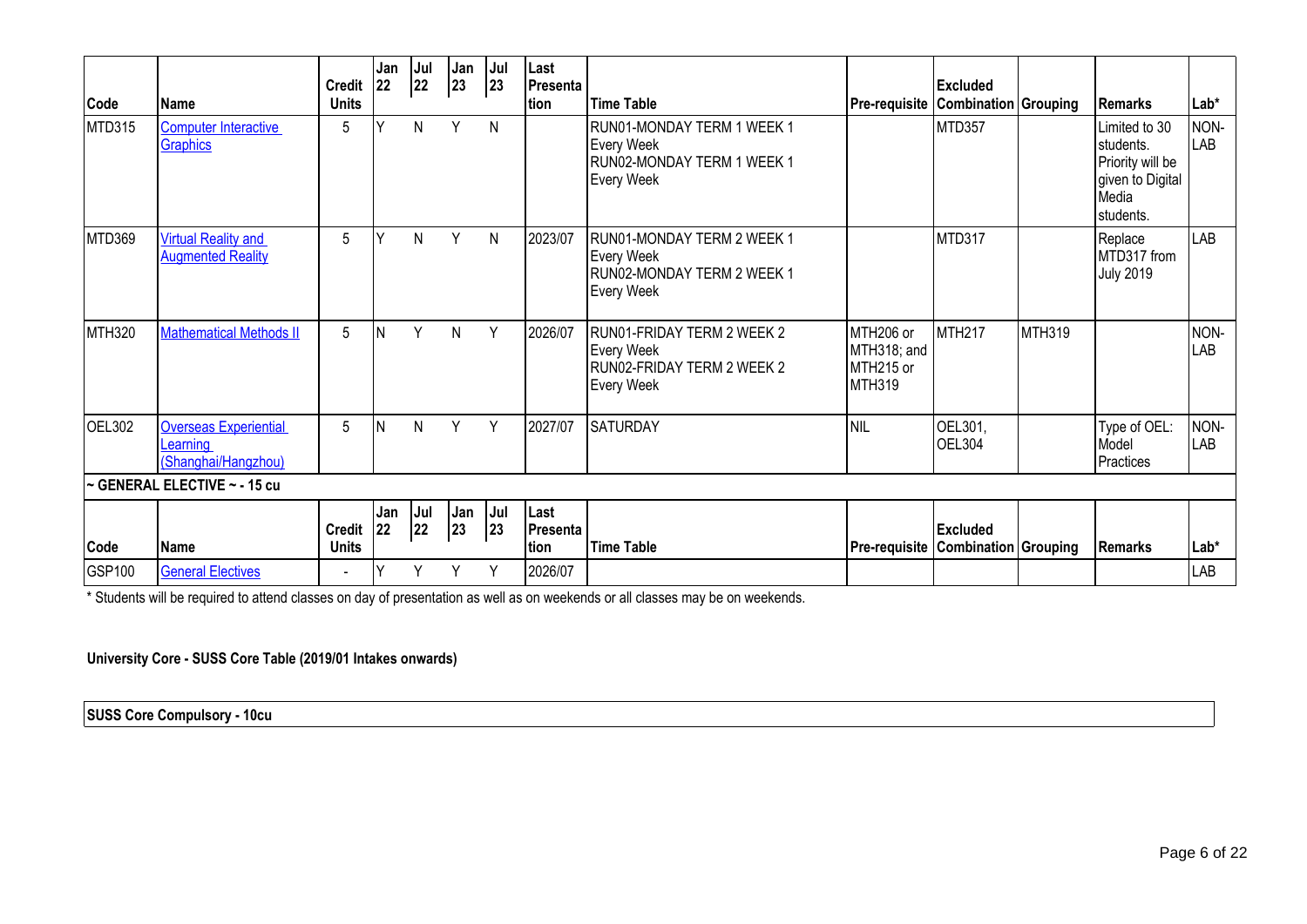| Code          | <b>Name</b>                         | <b>Credit</b><br><b>Units</b> | Jan<br>22 | Jul<br>22 | Jan<br>23 | Jul<br>23 | <b>Last Presentation</b> | <b>Time Table</b>                                                                                                                                                                                                                            | <b>Remarks</b>                                                                                                                                                                              |
|---------------|-------------------------------------|-------------------------------|-----------|-----------|-----------|-----------|--------------------------|----------------------------------------------------------------------------------------------------------------------------------------------------------------------------------------------------------------------------------------------|---------------------------------------------------------------------------------------------------------------------------------------------------------------------------------------------|
| SCO101        | <b>Why Do Good?</b>                 | 2.50                          | Ÿ         | Y         | Y         | Y         | 2026/07                  | RUN01-MONDAY TERM<br>Every Week<br>RUN02-FRIDAY TERM<br>Every Week<br>RUN03-MONDAY TERM 1<br>Every Week<br>RUN04-FRIDAY TERM 1<br>Every Week<br><b>RUN05-MONDAY TERM 2</b><br>Every Week<br>RUN06-WEDNESDAY TERM 2<br><b>Every Week</b>      | Note: Run01 and Run02 are off<br>term classes that will start 3<br>weeks before and end 1 week<br>before the start of Term 1 in the<br>semester.                                            |
| SCO104        | <b>Globalisation and Technology</b> | 2.50                          | Y         | Y         | Y         | Y         | 2026/07                  | RUN01-TUESDAY TERM<br>Every Week<br>RUN02-THURSDAY TERM<br>Every Week<br>RUN03-TUESDAY TERM 1<br>Every Week<br>RUN04-THURSDAY TERM 1<br>Every Week<br><b>RUN05-THURSDAY TERM 2</b><br>Every Week<br><b>RUN06-FRIDAY TERM 2</b><br>Every Week | RUN01 and RUN02 are off term<br>classes that will start 3 weeks<br>before and end 1 week before the<br>start of Term 1 in the semester.<br>Excluded combination: SCO103.<br>SCO123, SCO133. |
| <b>SCO105</b> | <b>Transforming Work</b>            | 2.50                          | ΙY.       | Y         | Y         | Y         | 2026/07                  | RUN01-MONDAY TERM<br>Every Week<br>RUN02-THURSDAY TERM<br>Every Week<br>RUN03-WEDNESDAY TERM 1<br>Every Week<br>RUN04-FRIDAY TERM 1<br>Every Week<br><b>RUN05-TUESDAY TERM 2</b><br>Every Week<br>RUN06-THURSDAY TERM 2<br>Every Week        | RUN01 and RUN02 are off term<br>classes that will start 3 weeks<br>before and end 1 week before the<br>start of Term 1 in the semester.<br>Excluded combination: SCO113.                    |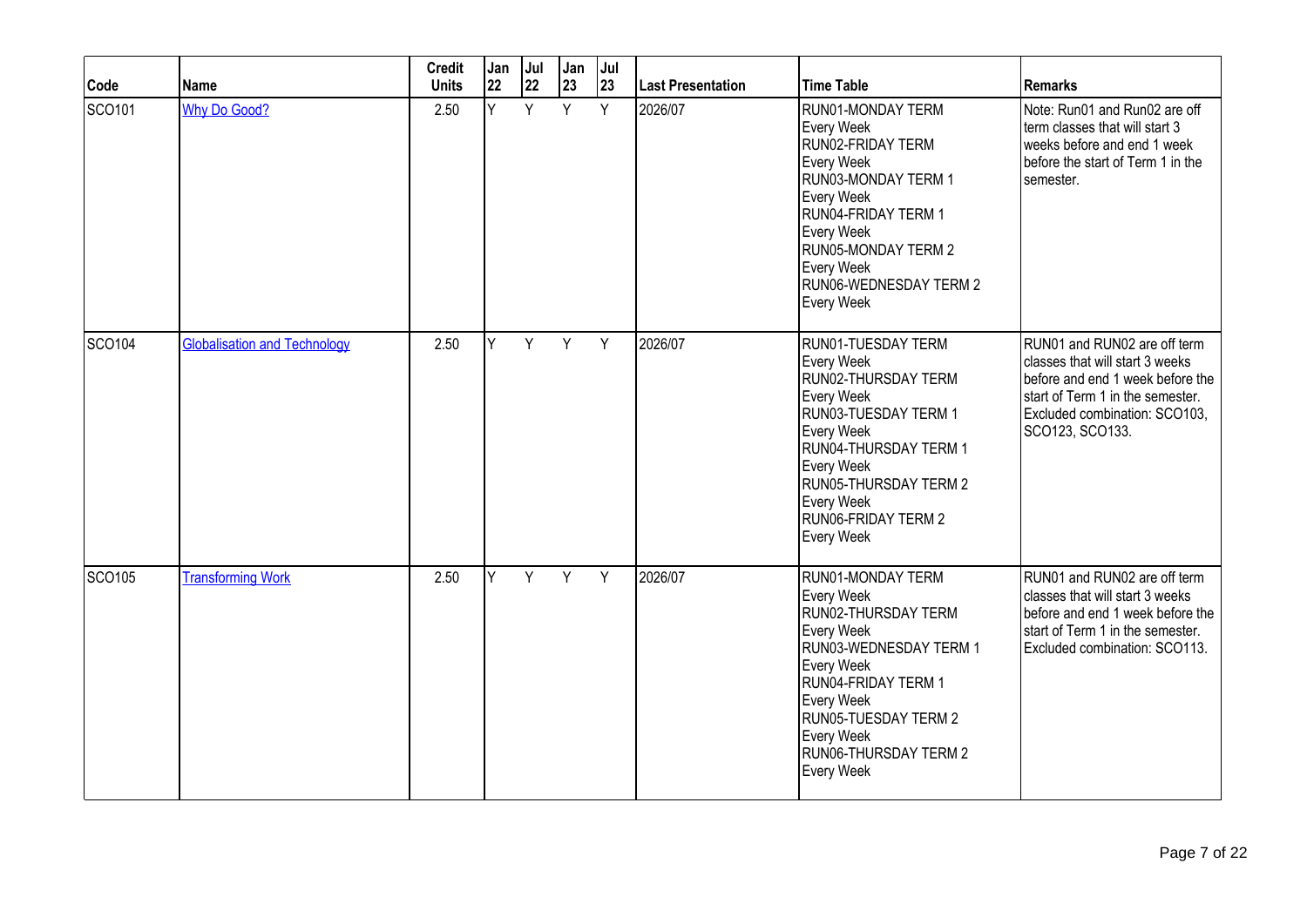| Code   | l Name                            | <b>Credit</b><br><b>Units</b> | Jan<br> 22 | Jul<br> 22 | <b>Jan</b><br> 23 | Jul  <br> 23 | <b>Last Presentation</b> | <b>Time Table</b>                                                                                                                                                                                                                                  | Remarks                                                                                                                                                                  |
|--------|-----------------------------------|-------------------------------|------------|------------|-------------------|--------------|--------------------------|----------------------------------------------------------------------------------------------------------------------------------------------------------------------------------------------------------------------------------------------------|--------------------------------------------------------------------------------------------------------------------------------------------------------------------------|
| SCO107 | <b>Challenging Sustainability</b> | 2.50                          |            |            | v                 | Υ            | 2026/07                  | RUN01-TUESDAY TERM<br>Every Week<br>RUN02-FRIDAY TERM<br>Every Week<br><b>RUN03-TUESDAY TERM 1</b><br>Every Week<br>RUN04-THURSDAY TERM 1<br>Every Week<br><b>RUN05-WEDNESDAY TERM 2</b><br>Every Week<br><b>RUN06-FRIDAY TERM 2</b><br>Every Week | RUN01 and RUN02 are off term<br>classes that will start 3 weeks<br>before and end 1 week before the<br>start of Term 1 in the semester.<br>Excluded combination: SCO201. |

| University Core - UCore Table (up to 2018/07 Intakes)                                                                                                                                                                              |  |
|------------------------------------------------------------------------------------------------------------------------------------------------------------------------------------------------------------------------------------|--|
| A separate timetable will be issued<br>UCore Requirements<br>You have to complete a total of 10cu of UCore courses, including Essential Academic Writing Skills. You must complete at least one course from each of the 3 baskets. |  |

#### Assessment

Assessment is conducted in class, online, via take-home assignments or final examination, depending on the course that you take. Each UCore course counts towards your CGPA and will be reflected in your academic transcript.

#### **BASKET 1 (COMMUNICATION) - Minimum 2.5cu**

COR160 is retired and replaced with GSP160 from Jan 2022 semester. COR173e is conducted in Mandarin.

| Code               | <b>Name</b>                              | <b>Credit</b><br>Units | , Jan<br>22 | Jul<br> 22 | Jan<br> 23 | <b>Jul</b><br> 23 | <b>Last Presentation</b> | <b>Time Table</b>              | Remarks                                                                                                                                                                      |
|--------------------|------------------------------------------|------------------------|-------------|------------|------------|-------------------|--------------------------|--------------------------------|------------------------------------------------------------------------------------------------------------------------------------------------------------------------------|
| COR <sub>160</sub> | <b>Essential Academic Writing Skills</b> | 2.50                   |             | N          | N          | N                 | 2021/07                  | <b>SATURDAY</b><br>Every Week  | Wef Jan 2022, GSP160 will be<br>replacing COR160. Students who<br>have not completed COR160 will<br>have to read GSP160, it is<br>Compulsory as a graduation<br>requirement. |
| COR <sub>161</sub> | <b>Presenting with Confidence</b>        | 2.50                   |             | N.         | N          | N                 | 2022/01                  | ISATURDAY WEEK 2<br>Every Week | Attendance is compulsory.                                                                                                                                                    |
| COR173e            | <b>Business Chinese</b>                  | 2.50                   |             | N.         | N.         | N                 | 2019/01                  | ISATURDAY<br>Every Week        | Exclusion - BACLS, BACLE,<br>BECCE and BATI. Excluded<br>combination: CDO161.                                                                                                |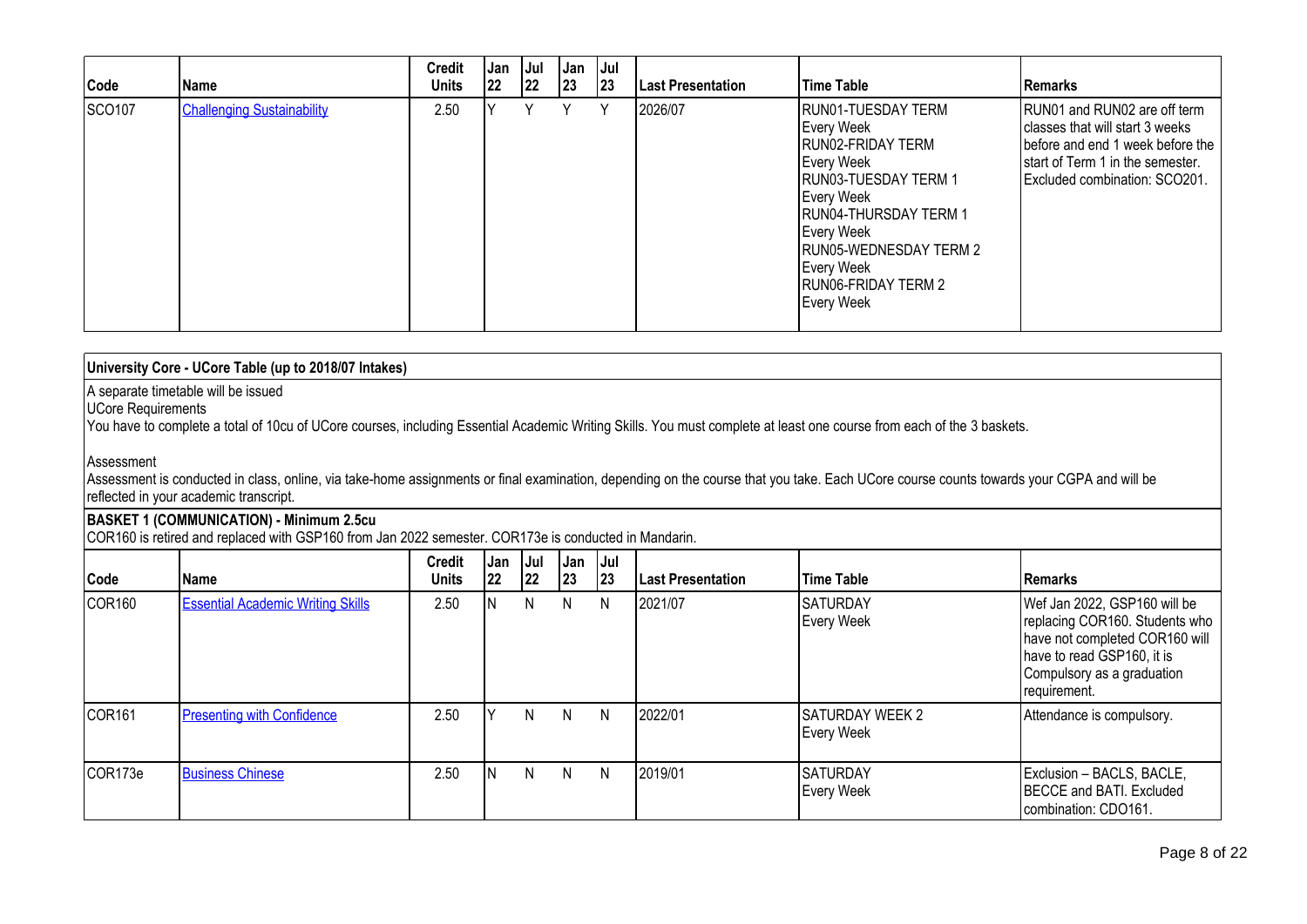| Code                                    | <b>Name</b>                                                                                                                                                                                                                                                                                                                                                                                                                                       | <b>Credit</b><br><b>Units</b> | Jan<br>22 | Jul<br>22 | Jan<br>23 | Jul<br>23 | <b>Last Presentation</b> | <b>Time Table</b>                            | <b>Remarks</b>                                                                                                                                                                                                                                                                                              |
|-----------------------------------------|---------------------------------------------------------------------------------------------------------------------------------------------------------------------------------------------------------------------------------------------------------------------------------------------------------------------------------------------------------------------------------------------------------------------------------------------------|-------------------------------|-----------|-----------|-----------|-----------|--------------------------|----------------------------------------------|-------------------------------------------------------------------------------------------------------------------------------------------------------------------------------------------------------------------------------------------------------------------------------------------------------------|
| GSP160                                  | <b>Writing for Academic Purposes</b>                                                                                                                                                                                                                                                                                                                                                                                                              | 2.50                          | ΙY.       | Y         | Y         | Y         | 2026/07                  | <b>WEDNESDAY TERM 2 WEEK 1</b><br>Every Week | Students enrolled before January<br>2019 semester are required to<br>complete COR160 as part of their<br>UCore requirement for graduation.<br>With the retirement of COR160,<br>students who have not completed<br>COR160 must register for<br>GSP160 as part of their UCore<br>requirement for graduation. |
|                                         | University Core - UCore Table (up to 2018/07 Intakes)                                                                                                                                                                                                                                                                                                                                                                                             |                               |           |           |           |           |                          |                                              |                                                                                                                                                                                                                                                                                                             |
| <b>UCore Requirements</b><br>Assessment | A separate timetable will be issued<br>You have to complete a total of 10cu of UCore courses, including Essential Academic Writing Skills. You must complete at least one course from each of the 3 baskets.<br>Assessment is conducted in class, online, via take-home assignments or final examination, depending on the course that you take. Each UCore course counts towards your CGPA and will be<br>reflected in your academic transcript. |                               |           |           |           |           |                          |                                              |                                                                                                                                                                                                                                                                                                             |
|                                         | <b>BASKET 2 (SKILLS) - Minimum 2.5cu</b><br>COR169 & COR171: Compulsory courses required by MOM for WSH Officer registration.                                                                                                                                                                                                                                                                                                                     |                               |           |           |           |           |                          |                                              |                                                                                                                                                                                                                                                                                                             |
| Code                                    | <b>Name</b>                                                                                                                                                                                                                                                                                                                                                                                                                                       | <b>Credit</b><br><b>Units</b> | Jan<br>22 | Jul<br>22 | Jan<br>23 | Jul<br>23 | Last Presentation        | <b>Time Table</b>                            | <b>Remarks</b>                                                                                                                                                                                                                                                                                              |
| <b>COR163</b>                           | <b>Executive Action Learning</b>                                                                                                                                                                                                                                                                                                                                                                                                                  | 2.50                          | lN.       | N         | N         | N         | 2020/07                  | <b>SATURDAY</b><br>Every Week                | Students have THREE attempts<br>for Pre-Class Quiz and are<br>required to achieve a minimum<br>grade of 60%; otherwise, they will<br>be deemed WITHDRAWN from<br>the course. Attendance is<br>COMPULSORY.                                                                                                   |
| COR165e                                 | <b>Thinking Critically</b>                                                                                                                                                                                                                                                                                                                                                                                                                        | 2.50                          | lN.       | N         | N         | N         | 2024/07                  | <b>SATURDAY</b><br>Every Week                | Students must complete a Pre-<br>Class Quiz (with THREE<br>attempts) and achieve a minimum<br>grade of 60% or they will be<br>deemed Withdrawn at the end of<br>the course. Excluded<br>Combination: COR203/SCO111.                                                                                         |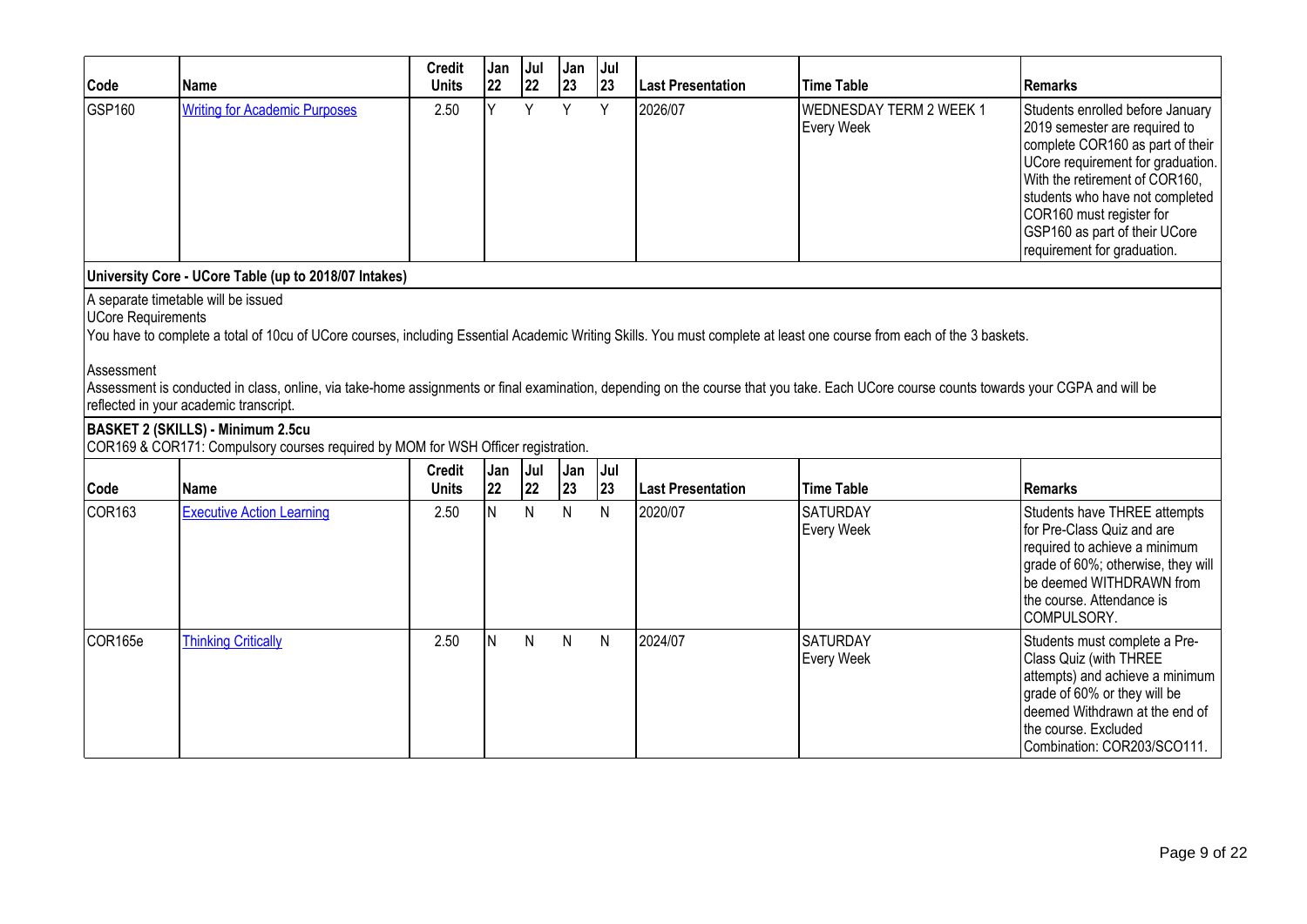| Code               | Name                                                     | <b>Credit</b><br><b>Units</b> | Jan<br>22 | Jul<br>22 | Jan<br>23    | Jul<br>23    | Last Presentation | <b>Time Table</b>                                            | <b>Remarks</b>                                                                                                                                                                                                                                                                                                                       |
|--------------------|----------------------------------------------------------|-------------------------------|-----------|-----------|--------------|--------------|-------------------|--------------------------------------------------------------|--------------------------------------------------------------------------------------------------------------------------------------------------------------------------------------------------------------------------------------------------------------------------------------------------------------------------------------|
| COR167e            | <b>Managing Your Personal Finances</b>                   | 2.50                          | Y         | N         | N            | N            | 2022/01           | RUN01-SATURDAY<br>Every Week<br>RUN02-SATURDAY<br>Every Week | Students must complete a Pre-<br>Class Quiz (with THREE<br>attempts) and achieve a minimum<br>grade of 60% or they will be<br>deemed as withdrawn at the end<br>of the course.                                                                                                                                                       |
| COR169e            | Lead and Influence                                       | 2.50                          | IN.       | N         | $\mathsf{N}$ | N            | 2019/01           | <b>SATURDAY</b><br>Every Week                                | COR169 is replaced by OST161.<br>Students will complete an online<br>quiz during Students must<br>complete a Pre-Class Quiz (with<br>THREE attempts) and achieve a<br>minimum grade of 60% or they will<br>be deemed as withdrawn at the<br>end of the course                                                                        |
| COR <sub>171</sub> | <b>Negotiation and Relationship</b><br><b>Management</b> | 2.50                          | Y         | N         | N            | N            | 2022/01           | <b>SATURDAY</b><br>Every Week                                | Excluded Combination: HRM321                                                                                                                                                                                                                                                                                                         |
| COR <sub>175</sub> | <b>Design Thinking for Innovation</b>                    | 5                             | IN.       | N         | $\mathsf{N}$ | N            | 2024/07           | <b>SATURDAY</b><br>Every Week                                | Students have THREE attempts<br>for Pre-Class Quiz which required<br>to achieve a minimum grade of<br>60% and all assessments are<br>compulsory; 75% COMPULSORY<br>attendance includes the graded<br>group presentation which<br>assessed during the 6th seminar.<br>Otherwise, students will be<br>deemed WITHDRAWN from<br>course. |
| COR201e            | <b>Reflection and ePortfolio</b>                         | 2.50                          | IN.       | N         | N            | $\mathsf{N}$ | 2019/01           | <b>SATURDAY</b><br>Every Week                                | Students must complete a Pre-<br>Class Quiz (with THREE<br>attempts) and achieve a minimum<br>grade of 60% or they will be<br>deemed as withdrawn at the end<br>of the course                                                                                                                                                        |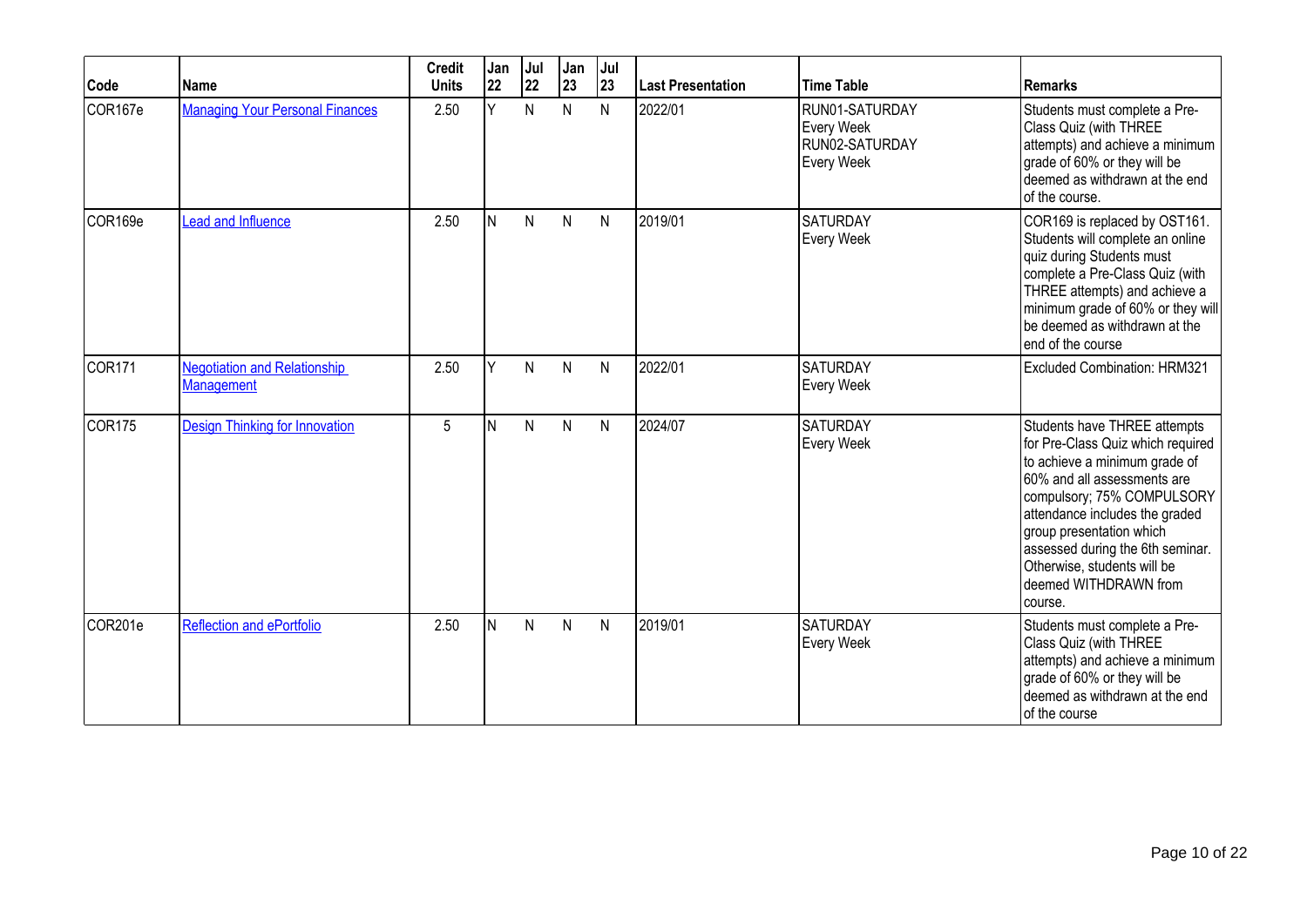| Code    | Name                                             | <b>Credit</b><br><b>Units</b> | Jan<br>22 | Jul<br>22 | Jan<br>23 | Jul<br>23    | <b>Last Presentation</b> | Time Table                                                                             | <b>Remarks</b>                                                                                                                                                                                                                                    |
|---------|--------------------------------------------------|-------------------------------|-----------|-----------|-----------|--------------|--------------------------|----------------------------------------------------------------------------------------|---------------------------------------------------------------------------------------------------------------------------------------------------------------------------------------------------------------------------------------------------|
| COR203  | <b>Critical, Creative and Systems Thinking</b>   | 2.50                          | IN.       | N         | N         | N            | 2024/07                  | <b>SATURDAY</b><br>Every Week                                                          | Students must complete a Pre-<br>Class Quiz (with THREE<br>attempts) and achieve a minimum<br>grade of 60% or they will be<br>deemed Withdrawn at the end of<br>the course. Attendance is<br>compulsary. Excluded<br>Combination: COR165          |
| GSP100  | <b>General Electives</b>                         |                               |           | Y         | Υ         | Y            | 2026/07                  |                                                                                        |                                                                                                                                                                                                                                                   |
| GSP188e | <b>LEADING IN AN AGE OF</b><br><b>DISRUPTION</b> | 2.50                          |           | Y         | Y         | Y            | 2026/07                  | RUN01-TUESDAY TERM 2 WEEK 1<br>Every Week<br>RUN02-TUESDAY TERM 2 WEEK 1<br>Every Week | Students must complete a Pre-<br>Class Quiz (with THREE<br>attempts) and achieve a minimum<br>grade of 60% or they will be<br>deemed as withdrawn at the end<br>of the course. Attendance is<br>compulsory.                                       |
| GSP303  | <b>SUSS Entrepreneurship Bootcamp</b>            | 5                             | ΙN        | N         | N         | $\mathsf{N}$ | 2024/07                  |                                                                                        | This is an inter-semester course<br>which its F2F sessions are<br>scheduled from June to July. All<br>assessments are compulsory.<br>Minimum of 75% attendance is<br>required. Otherwise, students will<br>be deemed to WITHDRAW from<br>Icourse. |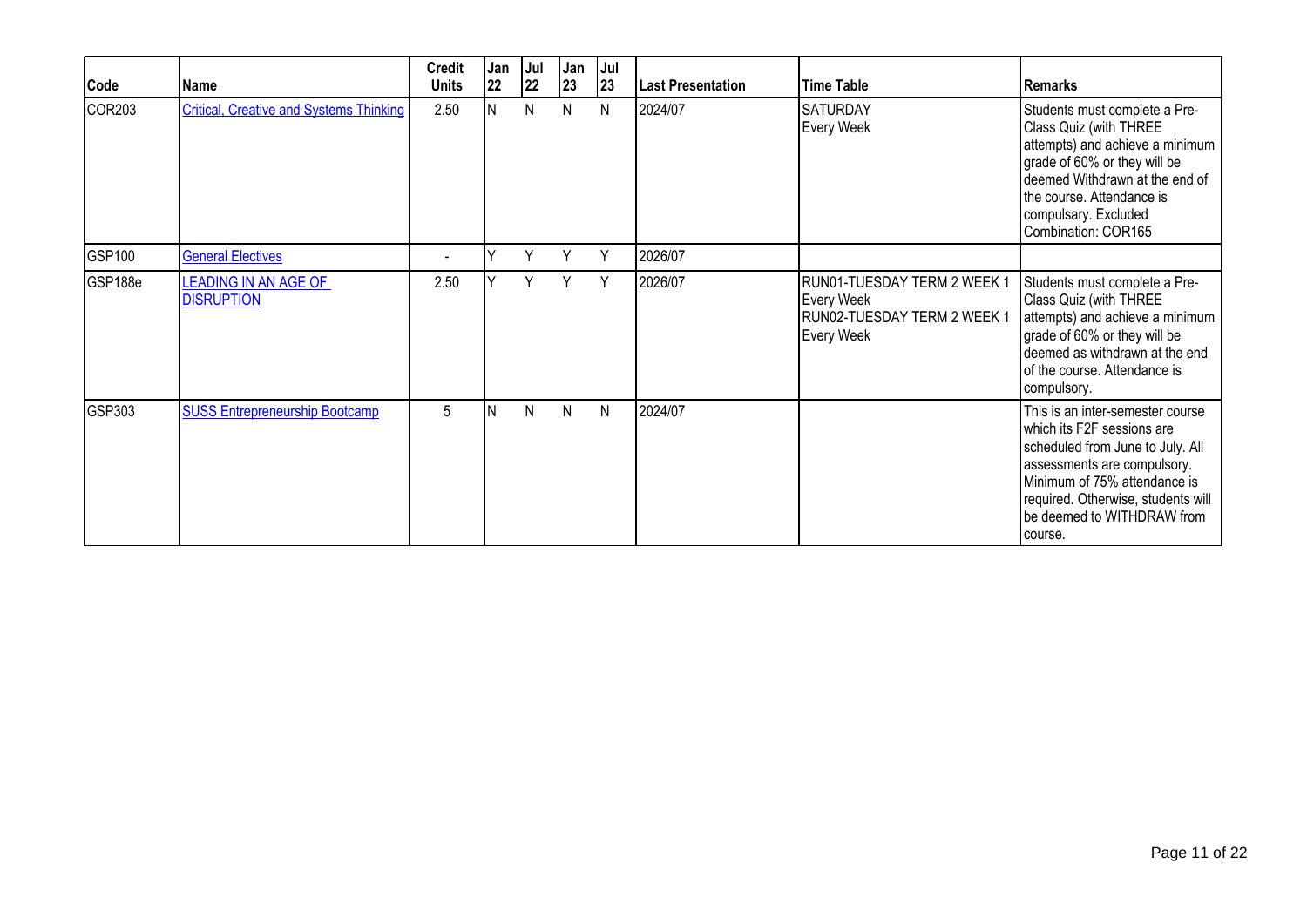### **University Core - UCore Table (up to 2018/07 Intakes)**

A separate timetable will be issued

UCore Requirements

You have to complete a total of 10cu of UCore courses, including Essential Academic Writing Skills. You must complete at least one course from each of the 3 baskets.

Assessment

Assessment is conducted in class, online, via take-home assignments or final examination, depending on the course that you take. Each UCore course counts towards your CGPA and will be reflected in your academic transcript.

**BASKET 3 (THE WORLD AND I) - Minimum 2.5cu** CLC001, CLC002 & CLC003 are all conducted in Mandarin.

| Code          | Name                                     | <b>Credit</b><br><b>Units</b> | Jan<br> 22 | Jul<br>22 | Jan<br>23 | Jul<br>23 | <b>Last Presentation</b> | Time Table                                                                                                                        | <b>Remarks</b>                                                                                                                                                                                                                             |
|---------------|------------------------------------------|-------------------------------|------------|-----------|-----------|-----------|--------------------------|-----------------------------------------------------------------------------------------------------------------------------------|--------------------------------------------------------------------------------------------------------------------------------------------------------------------------------------------------------------------------------------------|
| ANL203        | <b>Analytics for Decision-Making</b>     | 5                             |            | Y         | Y         | Y         | 2027/07                  | RUN01-FRIDAY TERM 1 WEEK 2<br>Every Week<br>RUN02-FRIDAY TERM 1 WEEK 2<br>Every Week<br>VRUN01-FRIDAY TERM 1 WEEK 2<br>Every Week |                                                                                                                                                                                                                                            |
| <b>BUS366</b> | Lean Six Sigma                           | 5                             |            | Y         | N         | Y         | 2026/07                  | RUN01-TUESDAY TERM 1 WEEK 2<br>Every Week<br>RUN02-TUESDAY TERM 1 WEEK 2<br>Every Week                                            | Please note that the attempt<br>period for the Pre-Course Quiz will<br>start before this course<br>commences. Students who fail to<br>attain at least 60% for the Pre-<br>Course Quiz will be deemed to<br>have withdrawn from the course. |
| CCS101e       | The Making of Modern China               | 5                             |            | Y         | N         | Y         | 2027/07                  | MONDAY TERM 1 WEEK 1<br>Every Week                                                                                                | The course is conducted in<br><b>ENGLISH</b>                                                                                                                                                                                               |
| CCS102e       | <b>Government and Politics in China</b>  | 5                             |            | Y         | N         | Y         | 2026/07                  | TUESDAY TERM 2 WEEK 1<br>Every Week                                                                                               | The course is conducted in<br><b>ENGLISH</b>                                                                                                                                                                                               |
| CCS103e       | <b>Chinese Economy in Transformation</b> | 5                             |            | N         | Y         | N         | 2026/07                  | <b>WEDNESDAY TERM 1 WEEK 1</b><br>Every Week                                                                                      | The course is conducted in<br><b>ENGLISH</b>                                                                                                                                                                                               |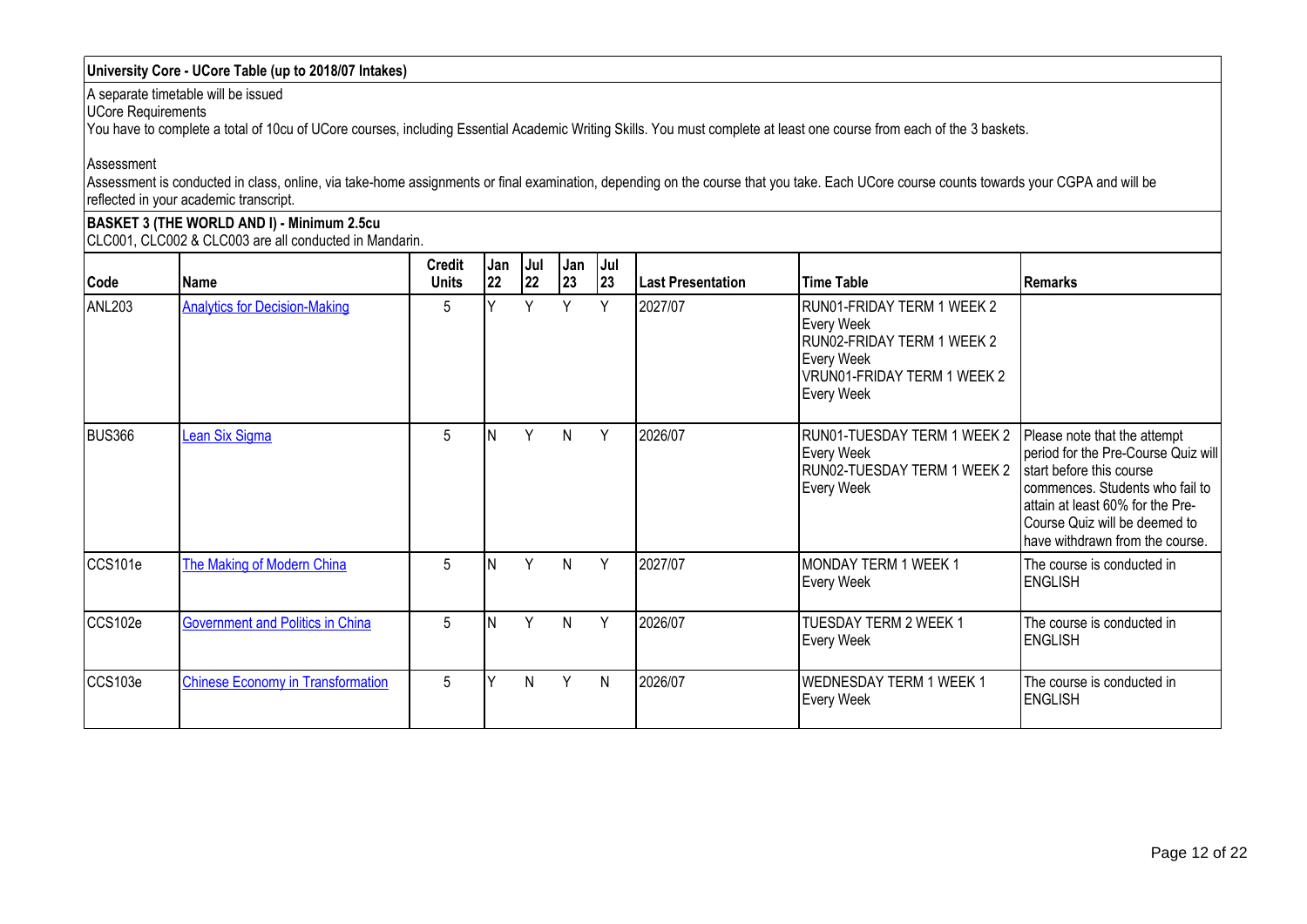| Code    | Name                                                                 | <b>Credit</b><br><b>Units</b> | Jan<br>22 | Jul<br>22 | Jan<br>23 | Jul<br>23    | <b>Last Presentation</b> | Time Table                                                                                         | Remarks                                                                                                                                                                                                                                                                     |
|---------|----------------------------------------------------------------------|-------------------------------|-----------|-----------|-----------|--------------|--------------------------|----------------------------------------------------------------------------------------------------|-----------------------------------------------------------------------------------------------------------------------------------------------------------------------------------------------------------------------------------------------------------------------------|
| CCS104e | <b>Chinese Society in Transition</b>                                 | 5                             | Y         | N         | Y         | N            | 2026/07                  | RUN01-THURSDAY TERM 2 WEEK<br>Every Week<br><b>IRUN02-THURSDAY TERM 2 WEEK</b><br>-6<br>Every Week | The course is conducted in<br><b>IENGLISH</b>                                                                                                                                                                                                                               |
| CLC001  | Introduction to Confucius Thought (儒<br>家思想概论)                       | $5\phantom{.0}$               | ΙN        | N         | ${\sf N}$ | $\mathsf{N}$ | 2021/01                  | <b>SATURDAY</b><br>Every Week                                                                      | (1) 由于大学调整通选课,<br> CLC001将退出系统。2021年1<br> 月学期只供补考,无面授上<br> 课。 请留意这一重要变<br> 化。如果在2020年7月学期结<br>束前还未完<br>成CLC001的BACLS、BECCE同<br>学,将选修新的大学通选<br>课SCO121、SCO123和SCO221<br>。(2)从2019年1月学期入<br>学BACLS新生开始,将选<br>修SCO121、SCO123、SCO221<br>·<br>三科新大学中文通选课。具<br>体内容请参见网络介绍和链<br>接。 |
| CLC002  | <b>Chinese Calligraphy &amp; Painting</b><br>Appreciation (中国书画艺术鉴赏) | 5                             | ΙN        | N         | N         | N            | 2021/01                  | <b>SATURDAY</b><br>Every Week                                                                      | 从2021年7月学期开<br>始,CLC002将会退出系<br>此课的最后一次开课是<br>1年1月学期。抓紧在2021<br>年1月的机会修读此课。如果<br>在2021年1月学期还未完<br>成CLC002的同学,将选修新<br>的大学中文通选<br>课SCO121、SCO123、SCO221<br>。2)从2019年1月学期入<br>学BACLS新生开始,将选<br>修SCO121、SCO123、SCO221<br>大学中文通选课。具体内容<br>请参见网络介绍和链接。                            |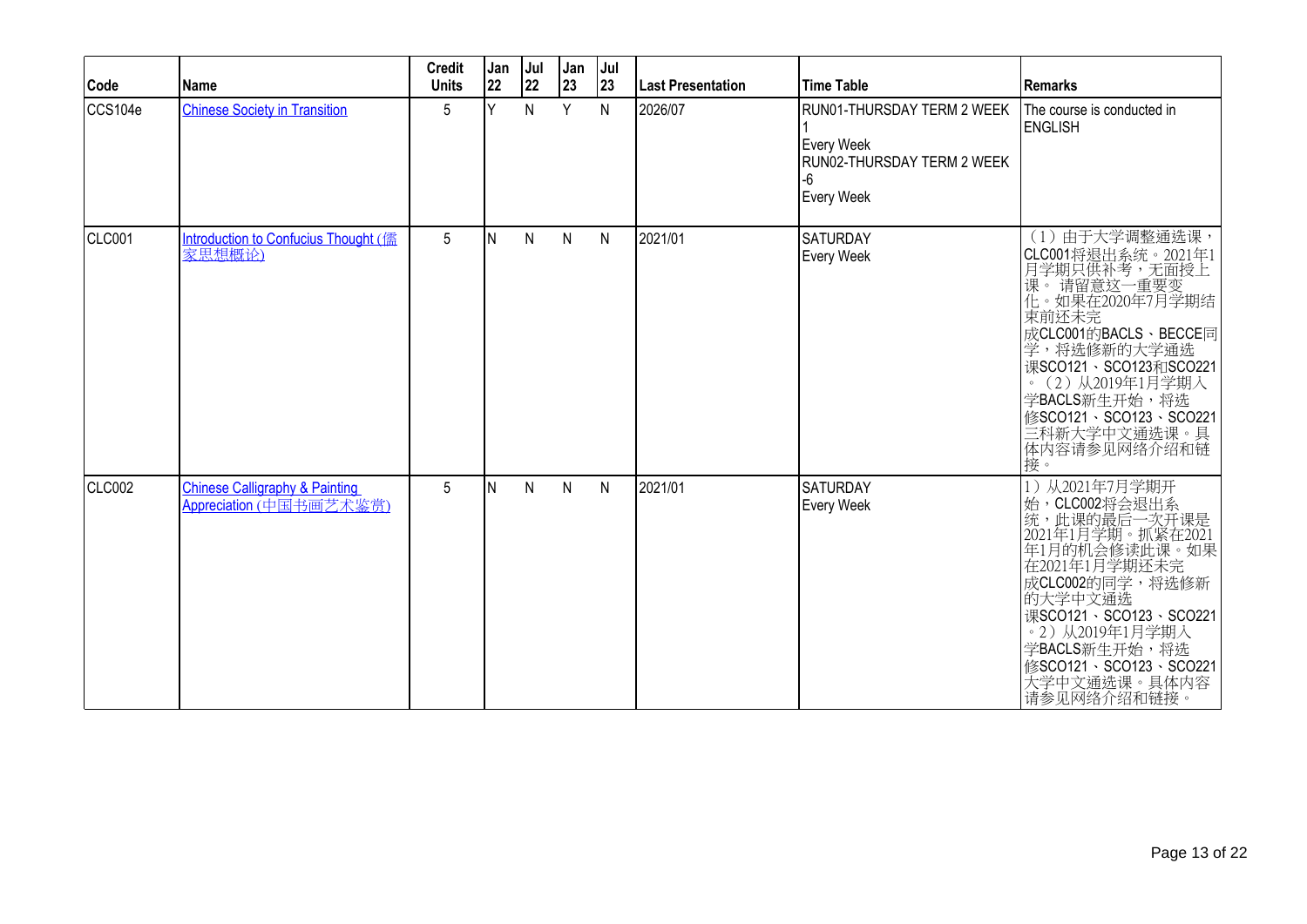| Code          | <b>Name</b>                                                                        | <b>Credit</b><br><b>Units</b> | Jan<br>22 | Jul<br>22 | Jan<br>23    | Jul<br>23    | <b>Last Presentation</b> | <b>Time Table</b>                            | <b>Remarks</b>                                                                                                                                                                                                                                                 |
|---------------|------------------------------------------------------------------------------------|-------------------------------|-----------|-----------|--------------|--------------|--------------------------|----------------------------------------------|----------------------------------------------------------------------------------------------------------------------------------------------------------------------------------------------------------------------------------------------------------------|
| <b>CLC003</b> | Introduction to Communication (传播<br>学导论)                                          | 5                             | N         | N         | $\mathsf{N}$ | N            | 2021/01                  | <b>SATURDAY</b><br>Every Week                | 从2021年7月学期开<br>1)<br>始, CLC003将会退出系<br>统, 此课的最后一次开课是<br>2021年1月学期。请同学留意<br>这一重要变化。抓紧在2021<br>年1月的机会修读此课。如果<br>不修读, 必须选修新的大学<br>中文通选<br>课SCO121、SCO123、SCO221<br>· 2) 从2019年1月学期入<br>学BACLS新生开始,将选<br>修SCO121、SCO123、SCO221<br>,<br>大学中文通选课。具体内容<br>请参见网络介绍和链接。 |
| <b>FLM101</b> | <b>Introduction to Film Studies</b>                                                | 5                             | Y         | Y         | Y            | Y            | 2026/07                  | <b>WEDNESDAY TERM 1 WEEK 1</b><br>Every Week | Final exam will be conducted via<br>e-exam mode.                                                                                                                                                                                                               |
| <b>FLM201</b> | Film Genre: Understanding Types of<br>Film                                         | 5                             | Y         | Y         | Y            | Y            | 2026/07                  | THURSDAY TERM 1 WEEK 1<br>Every Week         |                                                                                                                                                                                                                                                                |
| FLM251        | <b>Introduction to Animated Film</b>                                               | 5                             | Υ         | N         | Y            | $\mathsf{N}$ | 2025/07                  | MONDAY TERM 1 WEEK 1<br>Every Week           |                                                                                                                                                                                                                                                                |
| <b>GSP151</b> | <b>Introduction to Chinese Ceramics: New</b><br><b>Stone Age to Five Dynasties</b> | 5                             | IN.       | N         | $\mathsf{N}$ | $\mathsf{N}$ | 2020/07                  |                                              |                                                                                                                                                                                                                                                                |
| GSP153        | <b>Art Appreciation</b>                                                            | 5                             | Y         | Y         | Y            | Y            | 2027/07                  | <b>THURSDAY</b><br>Every Week                | 75% compulsory attendance<br>required. All lessons are<br>conducted at NAFA on Thursday.<br>Multiple runs.                                                                                                                                                     |
| <b>GSP155</b> | <b>Music Appreciation</b>                                                          | 5                             | Y         | Y         | Y            | Y            | 2027/07                  | MONDAY<br>Every Week                         | 75% compulsory attendance<br>required. All lessons are<br>conducted at NAFA. Multiple runs                                                                                                                                                                     |
| <b>GSP157</b> | <b>Western Painting (Oil)</b>                                                      | 5                             | Y         | Y         | Y            | Y            | 2027/07                  | <b>WEDNESDAY</b><br><b>Every Week</b>        | 75% compulsory attendance<br>required. All lessons are<br>conducted at NAFA on<br>Wednesday. Multiple runs.                                                                                                                                                    |
| <b>GSP159</b> | <b>Basic Principles and Practice of</b><br><b>Traditional Chinese Medicine</b>     | 5                             | N         | N         | N            | N            | 2019/07                  |                                              |                                                                                                                                                                                                                                                                |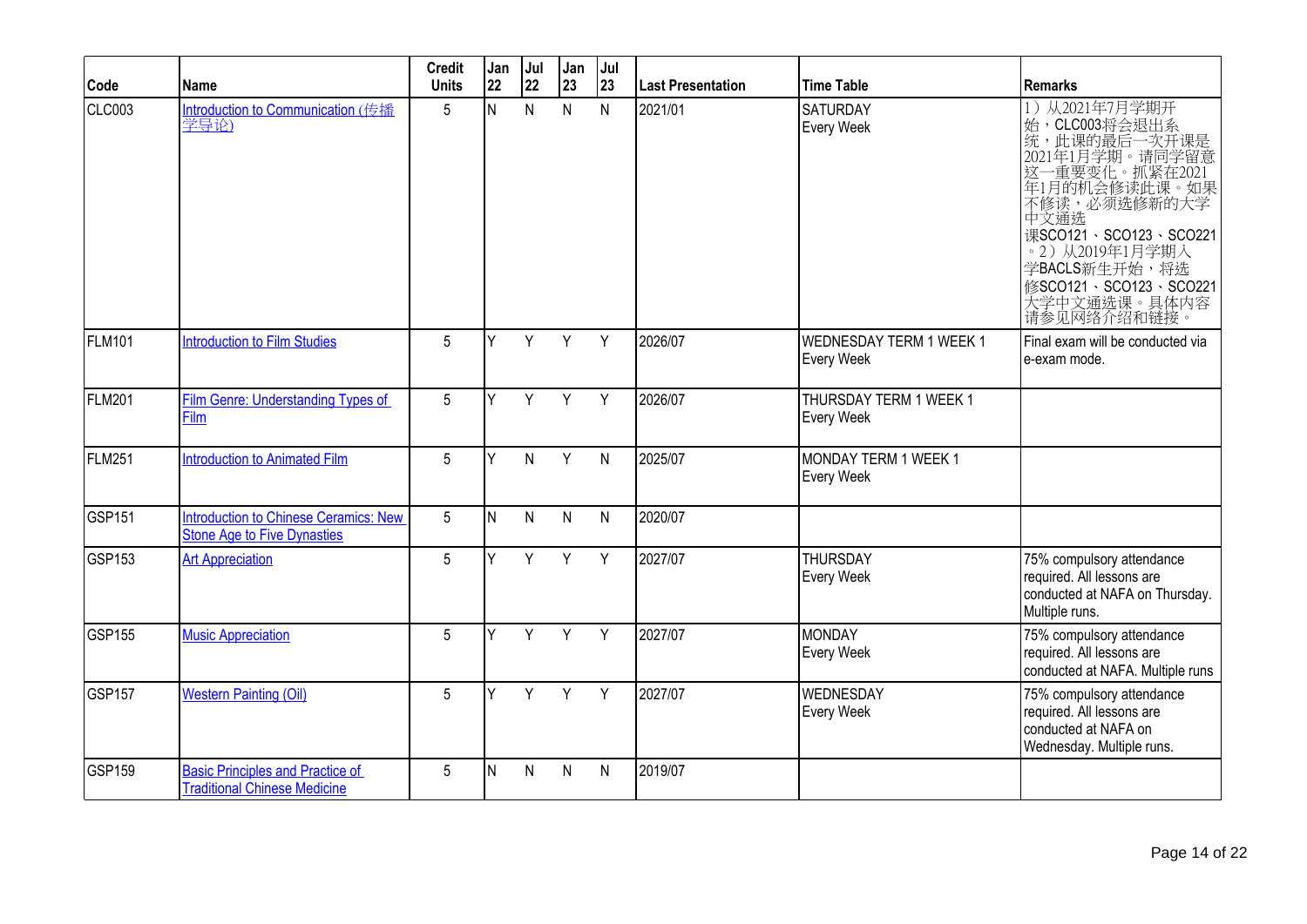| Code          | Name                                                             | <b>Credit</b><br><b>Units</b> | Jan<br> 22 | Jul<br>22 | Jan<br>23    | Jul<br> 23 | <b>Last Presentation</b> | <b>Time Table</b>                                                                           | Remarks                                                                                                                                                                                                         |
|---------------|------------------------------------------------------------------|-------------------------------|------------|-----------|--------------|------------|--------------------------|---------------------------------------------------------------------------------------------|-----------------------------------------------------------------------------------------------------------------------------------------------------------------------------------------------------------------|
| GSP163e       | <b>Introduction to Critical Media Literacy</b>                   | 2.50                          | Y          | Y         | Y            | Y          | 2024/07                  | RUN01-TUESDAY TERM 1 WEEK 1<br>Every Week<br>RUN02-TUESDAY TERM 1 WEEK 1<br>Every Week      | Students must complete a Pre-<br>Class Quiz (with THREE<br>attempts) and achieve a minimum<br>grade of 60% or they will deemed<br>to be withdrawn at the end of the<br>course.                                  |
| <b>GSP165</b> | The Law and You                                                  | 2.50                          | Y          | Y         | Y            | Y          | 2024/07                  | RUN01-FRIDAY TERM 1 WEEK 1<br>Every Week<br>RUN02-FRIDAY TERM 1 WEEK 1<br>Every Week        | Students have THREE attempts<br>for Pre-Class Quiz and are<br>required to achieve a minimum<br>grade of 60%; otherwise, they will<br>be deemed WITHDRAWN from<br>the course.                                    |
| GSP167e       | <b>Appreciating Literature</b>                                   | 2.50                          | IN.        | N         | $\mathsf{N}$ | N          | 2014/07                  |                                                                                             |                                                                                                                                                                                                                 |
| GSP169e       | Religion in the Modern World                                     | 2.50                          | Y          | Y         | Y            | Y          | 2025/07                  | RUN01-FRIDAY TERM 2 WEEK 1<br>Every Week<br>RUN02-FRIDAY TERM 2 WEEK 1<br><b>Every Week</b> | Students must complete a Pre-<br>Class Quiz (with THREE<br>attempts) and achieve a minimum<br>grade of 60% or they will deemed<br>to be withdrawn at the end of the<br>course. Excluded Combination:<br>SSC251. |
| GSP171e       | <b>Fundamentals of Intellectual Property</b><br>Law in Singapore | 2.50                          | v          | Y         | Y            | Y          | 2024/07                  | <b>WEDNESDAY TERM 1 WEEK 1</b><br><b>Every Week</b>                                         | Students have THREE attempts<br>for Pre-Class Quiz and are<br>required to achieve a minimum<br>grade of 60%; otherwise, they will<br>be deemed WITHDRAWN from<br>the course.                                    |
| <b>GSP173</b> | <b>Elements of Conveyancing Practice</b>                         | 5                             | ΙN         | N         | $\mathsf{N}$ | N          | 2020/01                  | FRIDAY TERM 2 WEEK 1<br>Every Week                                                          |                                                                                                                                                                                                                 |
| GSP175e       | <b>Technology and World Change</b>                               | 2.50                          | IN.        | N         | N            | N          | 2019/01                  | <b>WEDNESDAY TERM 2 WEEK 1</b><br>Every Week                                                | Students must complete a Pre-<br>Class Quiz (with THREE<br>attempts) and achieve a minimum<br>grade of 60% or they will deemed<br>to be withdrawn at the end of the<br>Icourse.                                 |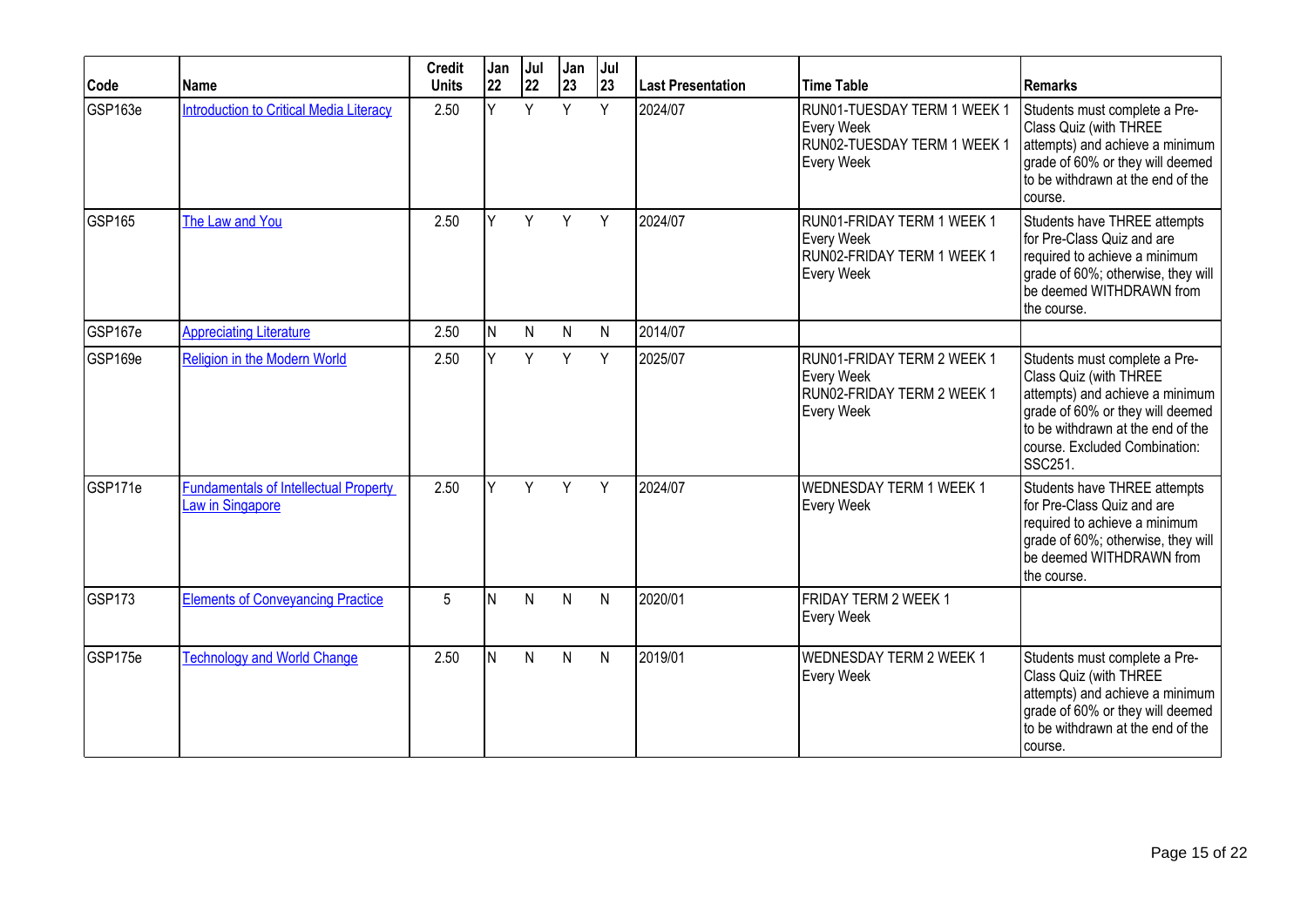| Code               | Name                                        | <b>Credit</b><br><b>Units</b> | Jan<br>22 | Jul<br>22 | Jan<br>23    | Jul<br>23    | <b>Last Presentation</b> | <b>Time Table</b>                                                                    | Remarks                                                                                                                                                                                                                                                                 |
|--------------------|---------------------------------------------|-------------------------------|-----------|-----------|--------------|--------------|--------------------------|--------------------------------------------------------------------------------------|-------------------------------------------------------------------------------------------------------------------------------------------------------------------------------------------------------------------------------------------------------------------------|
| GSP177e            | <b>Fundamentals of Investing</b>            | 2.50                          | v         | Y         | Y            | Y            | 2026/07                  | RUN01-THURSDAY TERM 1 WEEK<br>Every Week<br>RUN02-THURSDAY TERM 1 WEEK<br>Every Week | Exclusion: BSFI & FIMS. Students<br>have THREE attempts for Pre-<br>Class Quiz and are required to<br>achieve a minimum grade of 60%;<br>otherwise, they will be deemed<br>WITHDRAWN from the course.                                                                   |
| GSP179             | <b>Abstract Art Appreciation</b>            | 5                             | ٧         | Y         | Y            | Y            | 2027/07                  | <b>TUESDAY</b><br>Every Week                                                         | 75% compulsory attendance<br>required. All lessons are<br>conducted at NAFA on Tuesdays.                                                                                                                                                                                |
| GSP <sub>181</sub> | <b>Contemporary Dance Appreciation</b>      | 5                             | Y         | Y         | Y            | Y            | 2027/07                  | RUN01-TUESDAY<br>Every Week<br>RUN02-TUESDAY<br>Every Week                           | 75% compulsory attendance<br>required. All lessons are<br>conducted at NAFA on Tuesdays.<br>Multiple runs.                                                                                                                                                              |
| GSP183             | <b>Volunteer Resource Management</b>        | 2.50                          | IN.       | N         | $\mathsf{N}$ | $\mathsf{N}$ | 2024/07                  | <b>WEDNESDAY TERM 2 WEEK 1</b><br>Every Week                                         | Students must complete a Pre-<br>Class Quiz (with THREE<br>attempts) and achieve a minimum<br>grade of 60% or they will deemed<br>to be withdrawn at the end of the<br>course. Attendance is compulsory.                                                                |
| GSP185e            | <b>Recruitment and Selection (Practice)</b> | 2.50                          | v         | Y         | Y            | Y            | 2026/07                  | THURSDAY TERM 2 WEEK 1<br>Every Week                                                 | Students must complete a Pre-<br>Class Quiz (with THREE<br>attempts) and achieve a minimum<br>grade of 60% or they will deemed<br>to be withdrawn at the end of the<br>course. Attendance is compulsory.<br><b>Excluded Combination for</b><br>students reading HRM217e |
| GSP187e            | <b>Performance Management (Practice)</b>    | 2.50                          |           | Y         | Y            | Y            | 2026/07                  | TUESDAY TERM 1 WEEK 1<br>Every Week                                                  | Students must complete a Pre-<br>Class Quiz (with THREE<br>attempts) and achieve a minimum<br>grade of 60% or they will deemed<br>to be withdrawn at the end of the<br>course. Attendance is compulsory.<br><b>Excluded Combination for</b><br>students reading HRM323  |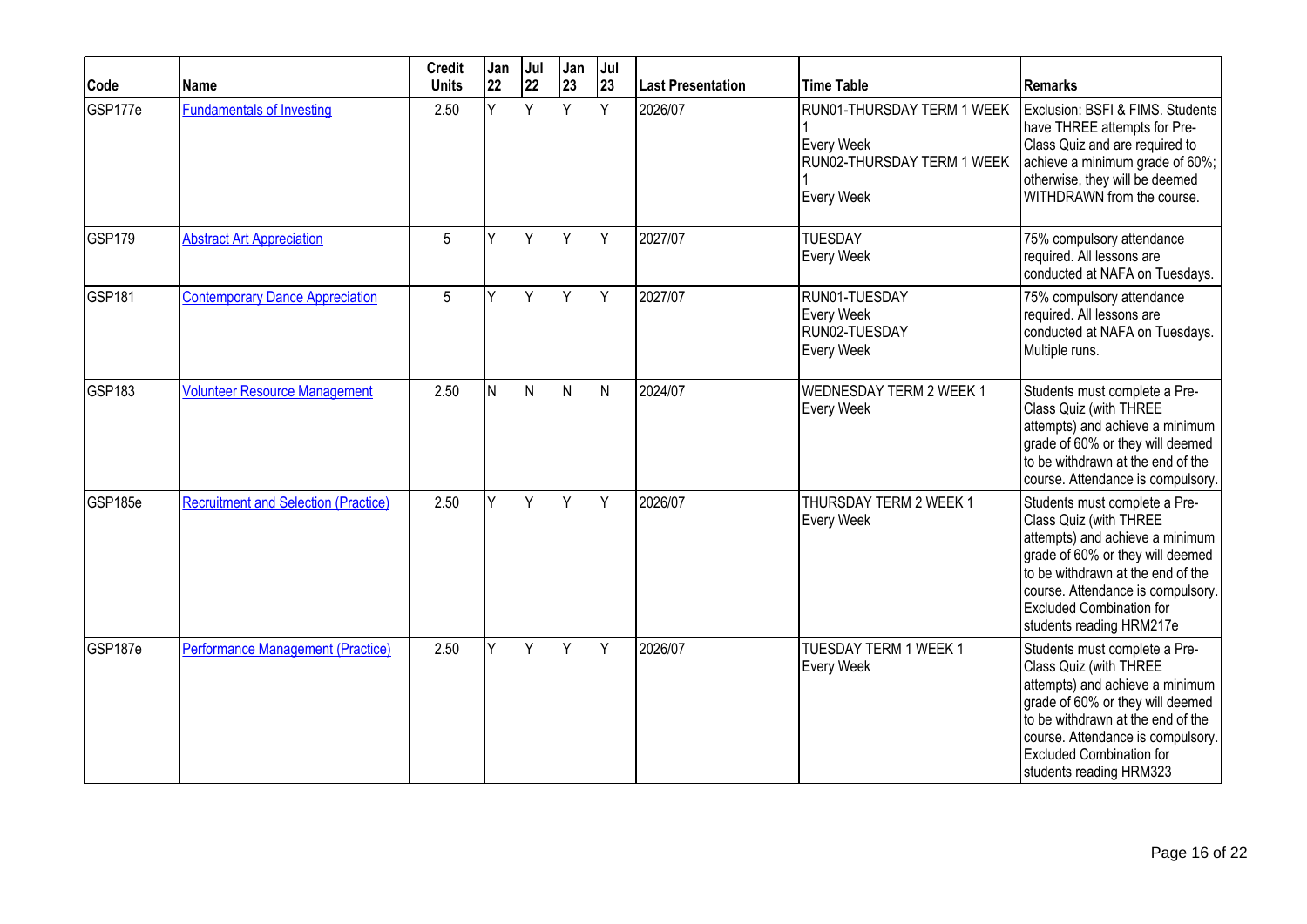| Code          | Name                                                        | <b>Credit</b><br><b>Units</b> | Jan<br>22 | Jul<br>22 | Jan<br>23    | Jul<br>23    | Last Presentation | <b>Time Table</b>                     | <b>Remarks</b>                                                                                                                                                                                                                                                                                                     |
|---------------|-------------------------------------------------------------|-------------------------------|-----------|-----------|--------------|--------------|-------------------|---------------------------------------|--------------------------------------------------------------------------------------------------------------------------------------------------------------------------------------------------------------------------------------------------------------------------------------------------------------------|
| GSP301PEK     | <b>Overseas Study Mission (China-</b><br>Beijing)           | 5                             | N         | N         | N            | N            | 2017/01           | WEDNESDAY TERM 1 WEEK 1<br>Every Week | Students should have at least C6<br>in "O" level Chinese. Students<br>must complete an online Pre-<br>Class Quiz and must achieve a<br>minimum grade of 60% or be<br>deemed WITHDRAWN from the<br>course. Students may apply to the<br>Dorothy Cheung Memorial Fund<br>for some financial support for the<br>trip. |
| GSP301SGN     | <b>Overseas Study Mission (Vietnam-Ho</b><br>Chi Minh City) | 5                             | IN.       | N         | $\mathsf{N}$ | $\mathsf{N}$ | 2026/07           | WEDNESDAY TERM 1 WEEK 1<br>Every Week | Students must complete an online<br>Pre-Class Quiz and must achieve<br>a minimum grade of 60% or be<br>deemed WITHDRAWN from the<br>course. Students may apply to the<br>Dorothy Cheung Memorial Fund<br>for some financial support for the<br>trip.                                                               |
| GSP301TYO     | <b>Overseas Study Mission (Japan-Tokyo)</b>                 | 5                             | N         | N         | N            | N            | 2026/07           | WEDNESDAY TERM 1 WEEK 1<br>Every Week | Students must complete an online<br>Pre-Class Quiz and must achieve<br>a minimum grade of 60% or be<br>deemed WITHDRAWN from the<br>course.                                                                                                                                                                        |
| <b>HRM255</b> | <b>Tripartite Relations in Singapore</b>                    | 5                             | lN.       | N         | N            | $\mathsf{N}$ | 2020/07           | THURSDAY TERM 1 WEEK 1<br>Every Week  | WSQ certificate will not be issued<br>as the existing WSQ framework<br>has been migrated to the new<br>Skills Framework. Enrolment<br>preference will be given to BHRM,<br><b>BHRM</b> with Military/Security<br>Studies students in their final<br>semester of study.                                             |
| <b>HRM257</b> | <b>Labour and Manpower Policies in</b><br><b>Singapore</b>  | 5                             | Y         | N         | Y            | $\mathsf{N}$ | 2027/07           | THURSDAY TERM 1 WEEK 1<br>Every Week  | Enrolment preference will be<br>given to BHRM and BHRM with<br>Military/Security Studies students<br>in their final semester of study.                                                                                                                                                                             |
| MLL219e       | <b>Islam and the Malays</b>                                 | 5                             | N         | Y         | N            | Y            | 2024/07           | MONDAY TERM 2 WEEK 1<br>Every Week    | None                                                                                                                                                                                                                                                                                                               |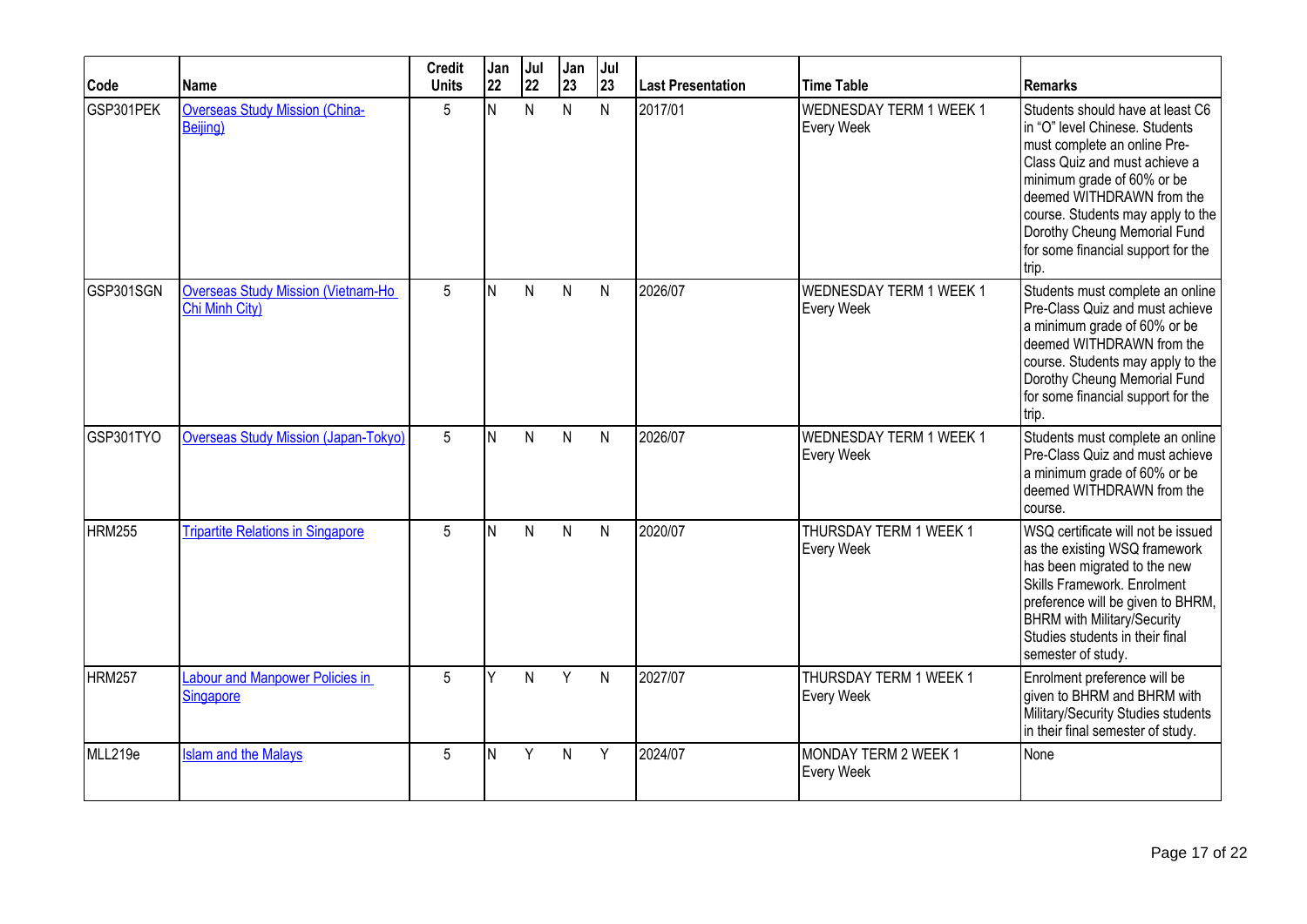| Code    | Name                                               | <b>Credit</b><br><b>Units</b> | Jan<br>22 | Jul<br> 22 | Jan<br>23 | Jul<br> 23 | <b>Last Presentation</b> | <b>Time Table</b>                            | <b>IRemarks</b>                                                                                                                                                                                                                               |
|---------|----------------------------------------------------|-------------------------------|-----------|------------|-----------|------------|--------------------------|----------------------------------------------|-----------------------------------------------------------------------------------------------------------------------------------------------------------------------------------------------------------------------------------------------|
| OEL304  | <b>Overseas Experiential Learning</b><br>(Beijing) | 5                             |           | N          | N         | N          | 2023/07                  | <b>WEDNESDAY TERM 1 WEEK 1</b><br>Every Week | Recoded from GSP301PEK.<br><b>Excluded Combination:</b><br>GSP301PEK                                                                                                                                                                          |
| SSC109e | <b>Introduction to Social Sciences</b>             | 5                             | 'N        | N          | N.        | N          | 2020/07                  | MONDAY TERM 1 WEEK 1<br>Every Week           | For students in Communication,<br>Psychology and Sociology please<br>be reminded that you are required<br>to take only the requisite number<br>of credit units of SSC courses<br>from the compulsory basket.<br>Excluded combination: HBC101. |
| SSC111e | <b>The Moral Compass</b>                           | 5                             | N         | N          | N.        | N          | 2018/07                  | MONDAY TERM 2 WEEK 1<br>Every Week           | For students in Communication,<br>Psychology and Sociology please<br>be reminded that you are required<br>to take only the requisite number<br>of credit units of SSC courses<br>from the compulsory basket.                                  |

## **Retired/Replaced List**

| Code                | <b>Name</b>                                          | <b>Credit</b><br><b>Units</b> | <b>Status</b> | <b>Effective From</b><br><b>Semester</b> | <b>Remarks</b>                                       |
|---------------------|------------------------------------------------------|-------------------------------|---------------|------------------------------------------|------------------------------------------------------|
| BME <sub>101e</sub> | Introduction to Biothermal-<br><b>Fluid Sciences</b> | 5                             | Replaced      | 2016/01                                  | SST101 Principles of Project<br>Management           |
| BME103e             | <b>Basic Chemistry</b>                               | 5                             | Replaced      | 2016/07                                  | BME109 Introduction to Chemistry and<br>Biochemistry |
| BME <sub>104e</sub> | <b>Biomolecules and Enzymes</b>                      | 5                             | Replaced      | 2016/07                                  | SST102 Human Factors and Systems<br>Design           |
| <b>BME105</b>       | <b>Medical Informatics</b>                           | 5                             | Retired       |                                          | Redesignated to BME203(All Intakes)                  |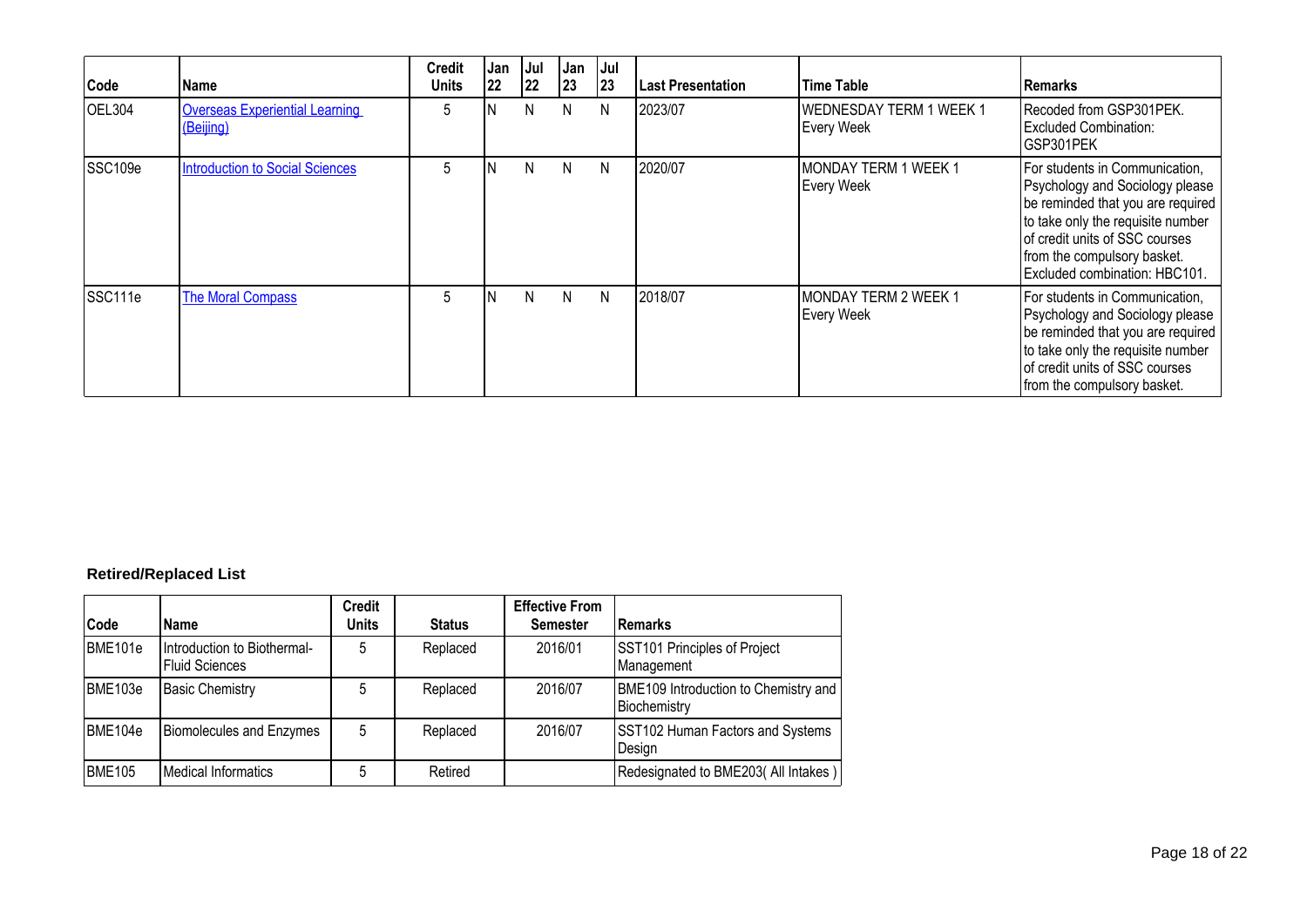| Code           | Name                                                                          | <b>Credit</b><br><b>Units</b> | <b>Status</b> | <b>Effective From</b><br><b>Semester</b> | <b>Remarks</b>                                              |
|----------------|-------------------------------------------------------------------------------|-------------------------------|---------------|------------------------------------------|-------------------------------------------------------------|
| <b>BME202</b>  | Biomedical Innovation,<br>Design and Project<br>Management                    | 5                             | Retired       |                                          | Replaced by PMJ300( All Intakes)                            |
| <b>BME206</b>  | Biomechanics, Kinetics and<br><b>Kinematics Concepts</b>                      | 5                             | Replaced      | 2016/07                                  | SST201 Sustainable Society Through<br>Innovative Technology |
| <b>BME207</b>  | Human Physiology                                                              | 10                            | Replaced      |                                          | Replaced by BME209 and BME210(<br>All Intakes)              |
| <b>BME209</b>  | Anatomy and Physiology 1                                                      | 5                             | Retired       |                                          | Redesignated to BME107( All Intakes)                        |
| <b>BME210</b>  | Anatomy and Physiology 2                                                      | 5                             | Retired       |                                          | Redesignated to BME108(All Intakes)                         |
| <b>BME301</b>  | <b>Biomechanics</b>                                                           | 5                             | Retired       |                                          | Redesignated to BME211( All Intakes)                        |
| <b>BME303</b>  | Properties of Biomaterials                                                    | 5                             | Retired       |                                          | Redesignated to BME213( All Intakes)                        |
| <b>BME307</b>  | <b>Biomedical Instrumentation</b>                                             | 10                            | Replaced      |                                          | Replaced by BME311 and BME312(<br>All Intakes)              |
| <b>BME309</b>  | Artificial Organ Technology                                                   | 10                            | Replaced      |                                          | Replaced by BME313 and BME315(<br>All Intakes)              |
| <b>BME351</b>  | <b>Rehabilitation Engineering</b>                                             | 10                            | Replaced      |                                          | Recoded as BME352 (All Intakes)                             |
| <b>BME353</b>  | Prosthetics                                                                   | 5                             | Retired       | 2016/01                                  | Not applicable                                              |
| <b>BME354</b>  | Orthotics                                                                     | 5                             | Retired       | 2016/01                                  | Not applicable                                              |
| <b>ENG201</b>  | Linear Systems Analysis and<br>Design                                         | 5                             | Retired       |                                          | Retired(All Intakes)                                        |
| <b>ENG203</b>  | Filter Theory and Design                                                      | 5                             | Retired       |                                          | Retired(All Intakes)                                        |
| HESZ230        | Signals and Systems                                                           | 10                            | Retired       |                                          | Retired (All Intakes)                                       |
| <b>ICT131</b>  | <b>Introductory Programming</b><br>and Object Oriented<br>Concepts Using Java | 5                             | Retired       |                                          | Replaced by ICT219( All Intakes)                            |
| ICT219e        | Information Systems - Role<br>in Organisations and<br>Infrastructure          | 5                             | Retired       | 2015/07                                  | Course retired from BSBE programme                          |
| <b>MSZS121</b> | <b>Using Mathematics</b>                                                      | 10                            | Replaced      |                                          | Replaced by MTH101 and MTH103 (<br>All Intakes)             |
| MSZS207        | Mathematical Methods,<br>Models and Modelling                                 | 20                            | Replaced      |                                          | Replaced by MSZS2071 and<br>MSZS2072 (All Intakes)          |
| MSZS2071       | Mathematical Methods,<br>Models and Modelling 1                               | 10                            | Replaced      |                                          | Replaced by MTH211 and MTH213 (<br>All Intakes)             |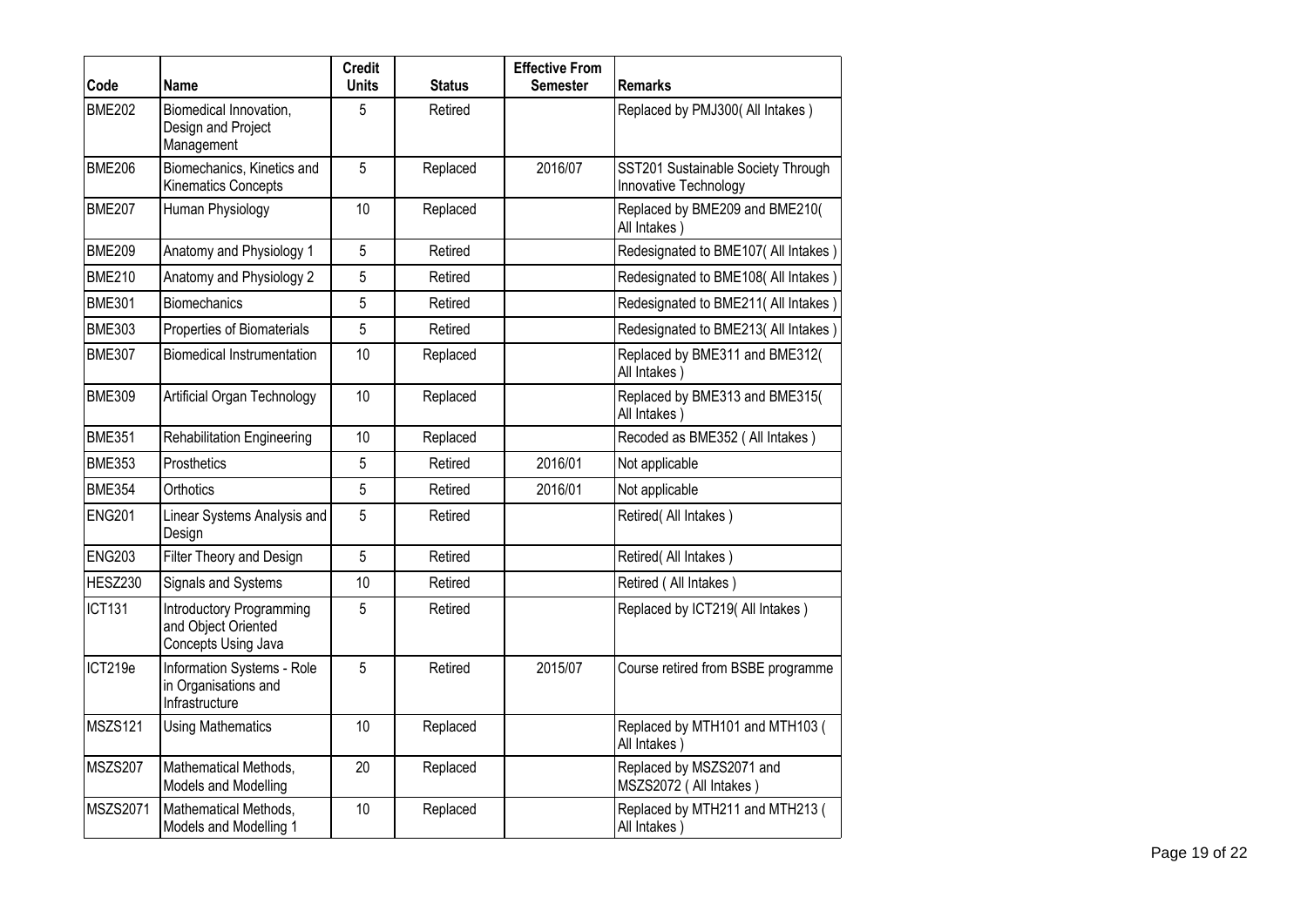| Code            | <b>Name</b>                                              | <b>Credit</b><br><b>Units</b> | <b>Status</b> | <b>Effective From</b><br><b>Semester</b> | <b>Remarks</b>                                                               |
|-----------------|----------------------------------------------------------|-------------------------------|---------------|------------------------------------------|------------------------------------------------------------------------------|
| <b>MSZS2072</b> | Mathematical Methods,<br>Models and Modelling 2          | 10                            | Replaced      |                                          | Replaced by MTH215 and MTH217 (<br>All Intakes)                              |
| <b>MSZS221</b>  | <b>Exploring Mathematics</b>                             | 10                            | Retired       | 2000/01                                  |                                                                              |
| MTD317          | Virtual Reality Systems                                  | 5                             | Retired       | 2019/01                                  | The course will be retired and replaced<br>by MTD369.                        |
| <b>MTD355</b>   | Interactive Computer<br>Graphics                         | 10                            | Replaced      |                                          | Replaced by MTD311 & MTD313 ( All<br>Intakes)                                |
| MTH103e         | <b>Calculus and Statistics</b>                           | 5                             | Retired       | 2019/07                                  | Replaced with MTH220                                                         |
| MTH104e         | Calculus and Algebra                                     | 5                             | Retired       | 2015/07                                  | Course retired from BSBE programme                                           |
| <b>MTH203</b>   | Further Calculus and<br>Algebra                          | 5                             | Replaced      |                                          | To be replaced with MTH104(All<br>Intakes)                                   |
| <b>MTH211</b>   | Fundamentals of<br>Mathematical Methods and<br>Mechanics | 5                             | Retired       | 2011/01                                  |                                                                              |
| MTH213e         | Fundamentals of<br><b>Mathematical Modelling</b>         | 5                             | Retired       | 2011/01                                  |                                                                              |
| <b>MTH215</b>   | <b>Further Mathematical</b><br>Methods and Mechanics     | 5                             | Retired       |                                          | Retired(All Intakes)                                                         |
| <b>MTH217</b>   | Numerical Methods and<br><b>Advanced Calculus</b>        | 5                             | Retired       | 2021/07                                  |                                                                              |
| MTZS262         | <b>Putting Computer Systems</b><br>to Work               | 10                            | Replaced      |                                          | Replaced by ICT131 and BME105 (All<br>Intakes)                               |
| <b>OEL301</b>   | Overseas Experiential<br>Learning (Germany)              | 5                             | Retired       | 2019/01                                  | <b>NIL</b>                                                                   |
| PMJ300e         | Project Management                                       | 5                             | Retired       | 2016/01                                  | Replaced with SST core course<br>SST101 Principles of Project<br>Management. |
| SST301e         | Strategic Management of<br>Technology                    | 5                             | Retired       | 2021/07                                  |                                                                              |
| SZS324          | Animal Physiology                                        | 10                            | Replaced      |                                          | Replaced by BME309 (All Intakes)                                             |
| <b>TESZ130</b>  | <b>Fundamentals of Biophysics</b>                        | 10                            | Replaced      |                                          | Replaced by BME101 and BME102 (<br>All Intakes)                              |
| <b>TESZ131</b>  | <b>Introductory Biology</b>                              | 10                            | Replaced      |                                          | Replaced by BME207 (All Intakes)                                             |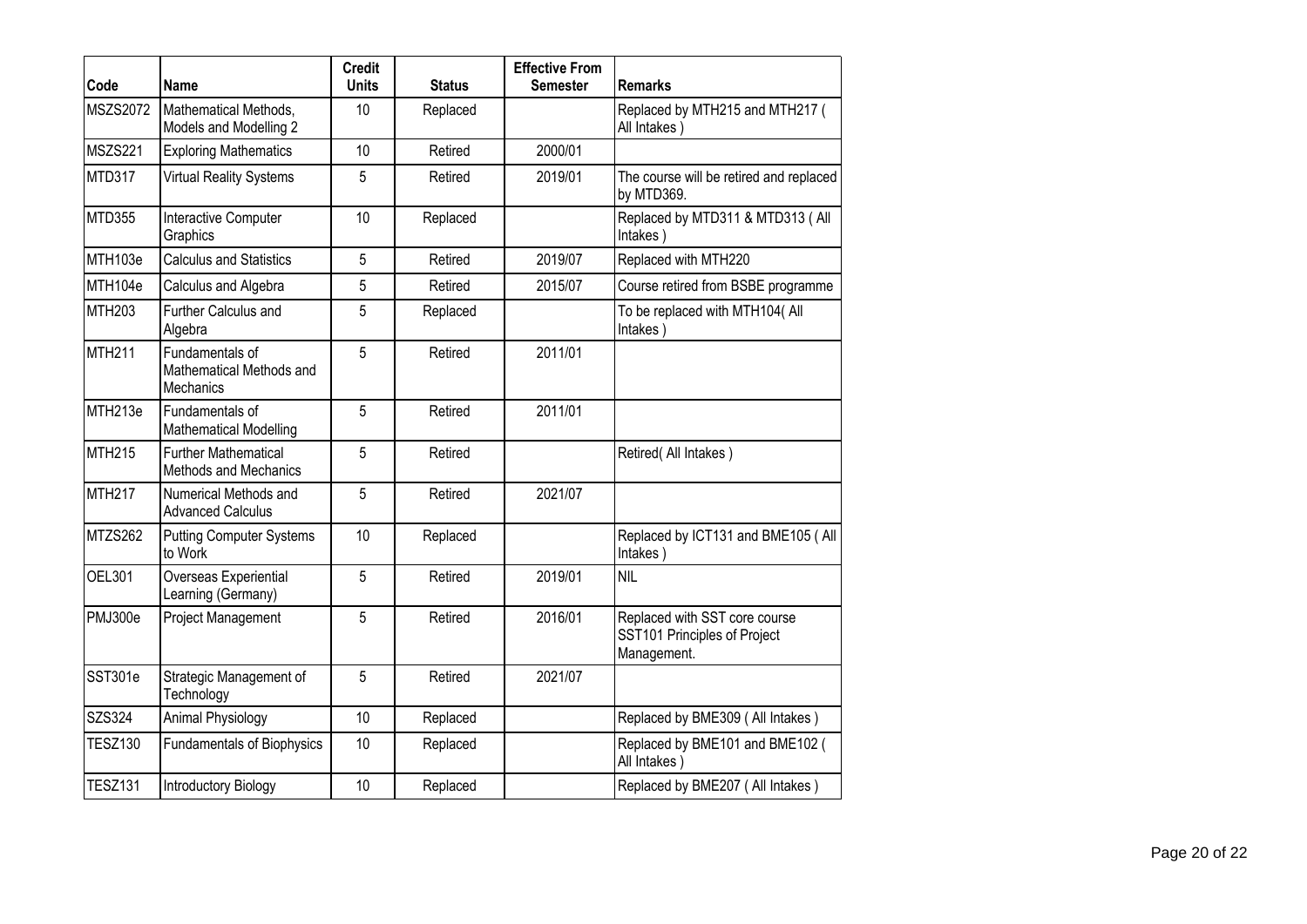| Code           | Name                                                                             | <b>Credit</b><br><b>Units</b> | <b>Status</b> | <b>Effective From</b><br><b>Semester</b> | <b>Remarks</b>                                  |
|----------------|----------------------------------------------------------------------------------|-------------------------------|---------------|------------------------------------------|-------------------------------------------------|
| <b>TESZ132</b> | Introduction to Biochemistry                                                     | 10                            | Replaced      |                                          | Replaced by BME103 and BME104 (<br>All Intakes) |
| <b>TESZ133</b> | <b>Engineering Mathematics</b>                                                   | 10 <sup>1</sup>               | Replaced      |                                          | Replaced by MTH101 and MTH203 (<br>All Intakes) |
| <b>TESZ134</b> | Computer Programming and<br><b>Medical Informatics</b>                           | 10                            | Replaced      |                                          | Replaced by MTH215 and MTH217 (<br>All Intakes) |
| <b>TESZ231</b> | <b>Biomedical Ethics and</b><br>Communication                                    | 10                            | Replaced      |                                          | Replaced by BME201 and BME202 (<br>All Intakes) |
| <b>TESZ232</b> | Introduction to<br>Bioengineering                                                | 10                            | Replaced      |                                          | Replaced by BME205 and BME206 (<br>All Intakes) |
| <b>TESZ233</b> | <b>Advanced Engineering</b><br><b>Mathematics</b>                                | 10                            | Replaced      |                                          | Replaced by MTH215 and MTH217 (<br>All Intakes) |
| <b>TESZ234</b> | Biomedical Ethics,<br>Biomedical Innovation,<br>Design and Project<br>Management | 10                            | Retired       |                                          | Retired (All Intakes)                           |
| <b>TESZ235</b> | Introduction to<br>Bioengineering and Cellular<br>Bioengineering                 | 10                            | Retired       |                                          | Retired (All Intakes)                           |
| <b>TESZ236</b> | Human Physiology and<br><b>Infectious Diseases</b>                               | 10                            | Retired       |                                          | Retired (All Intakes)                           |
| <b>TESZ331</b> | <b>Biomechanics</b>                                                              | 10                            | Retired       |                                          | Retired(All Intakes)                            |
| <b>TESZ332</b> | <b>Biomaterials</b>                                                              | 10                            | Replaced      |                                          | Replaced by BME303 and BME304 (<br>All Intakes) |
| <b>TESZ333</b> | <b>Bioinformatics Modelling</b>                                                  | 10 <sup>1</sup>               | Retired       |                                          | Retired (All Intakes)                           |
| TESZ334e       | <b>Computational Biology</b>                                                     | $\overline{2}$                | Retired       | 2002/01                                  |                                                 |
| TESZ335e       | Bio-Algorithms and Data<br><b>Structures</b>                                     | $\overline{2}$                | Retired       | 2002/01                                  |                                                 |
| TESZ336e       | Genomics                                                                         | $\overline{2}$                | Retired       | 2002/01                                  |                                                 |
| <b>TESZ340</b> | Molecules and Cells                                                              | 10                            | Retired       |                                          | Retired (All Intakes)                           |
| <b>TESZ341</b> | <b>Rehabilitation Engineering</b>                                                | 10                            | Retired       |                                          | Retired (All Intakes)                           |
| <b>TESZ342</b> | <b>Orthotics and Prosthetics</b>                                                 | 10                            | Retired       |                                          | Retired (All Intakes)                           |
| <b>TESZ343</b> | <b>Biomedical Instrumentation</b>                                                | 10                            | Replaced      |                                          | Recoded as BME307 (All Intakes)                 |